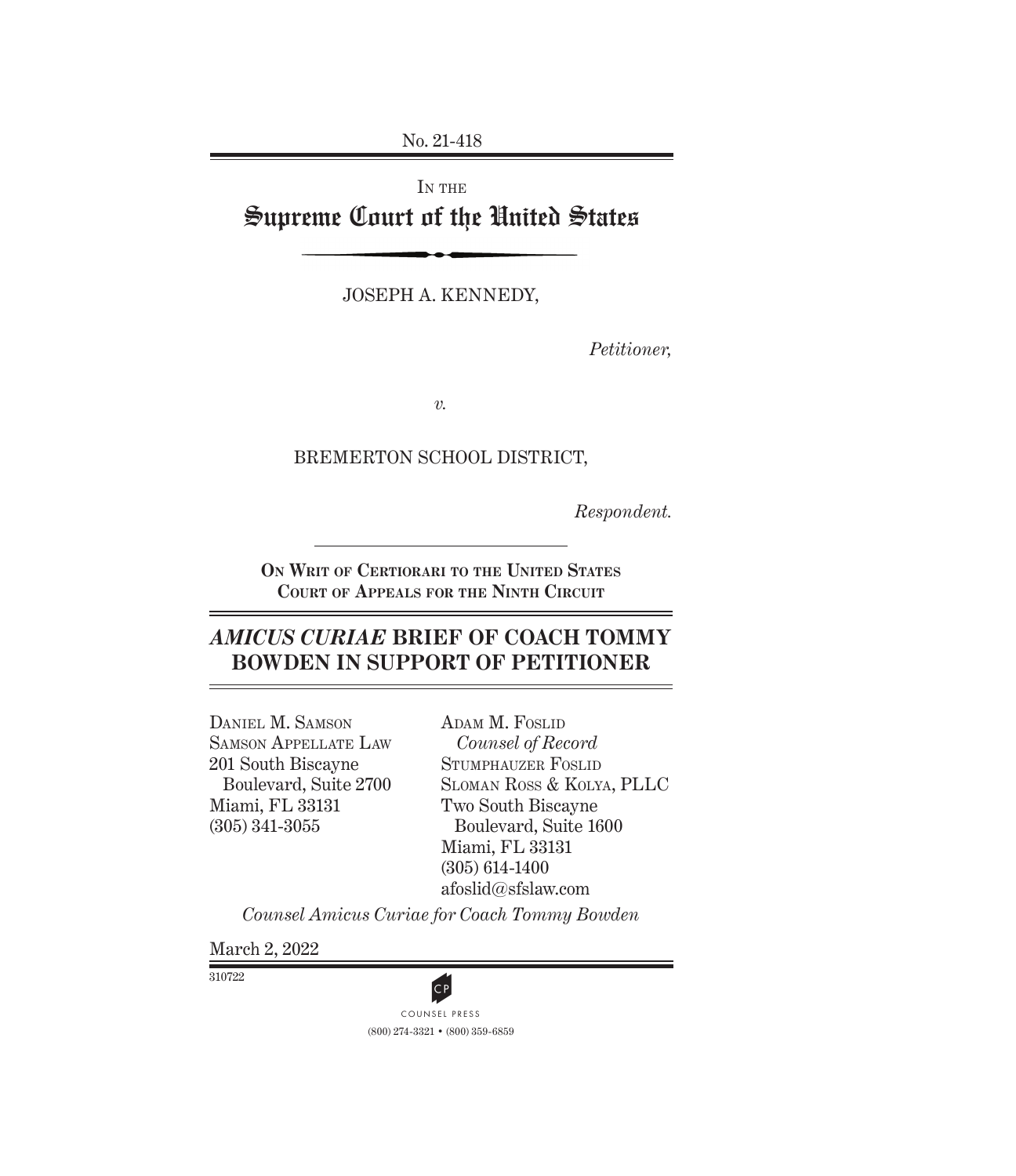## **TABLE OF CONTENTS**

| Page                                                                                                                                                                                                                                                                               |  |
|------------------------------------------------------------------------------------------------------------------------------------------------------------------------------------------------------------------------------------------------------------------------------------|--|
| TABLE OF CONTENTS                                                                                                                                                                                                                                                                  |  |
| TABLE OF CITED AUTHORITIES $\ldots\ldots\ldots\ldots\ldots$                                                                                                                                                                                                                        |  |
| INTEREST OF AMICUS CURIAE1                                                                                                                                                                                                                                                         |  |
| SUMMARY OF ARGUMENT2                                                                                                                                                                                                                                                               |  |
|                                                                                                                                                                                                                                                                                    |  |
| THE CIRCUIT COURT'S OPINION<br>L.<br>CATEGORICALLY DENIES<br>RELIGIOUSLY OBSERVANT COACHES<br>OF THEIR FIRST AMENDMENT<br>The District's Treatment of Coach<br>$A_{\cdot}$<br>Kennedy Was Facially Violative<br>of His First Amendment Rights<br>to Freely Exercise His Religion 5 |  |
| In Holding That Any Religious<br>B.<br>Expression by a Coach While on the<br>Job and in View of Students Constitutes<br>State Endorsement of Religion, the<br>Circuit Court Opinion Has Stripped<br>Religiously Observant Coaches of<br>the Use of Their Religion10                |  |

*i*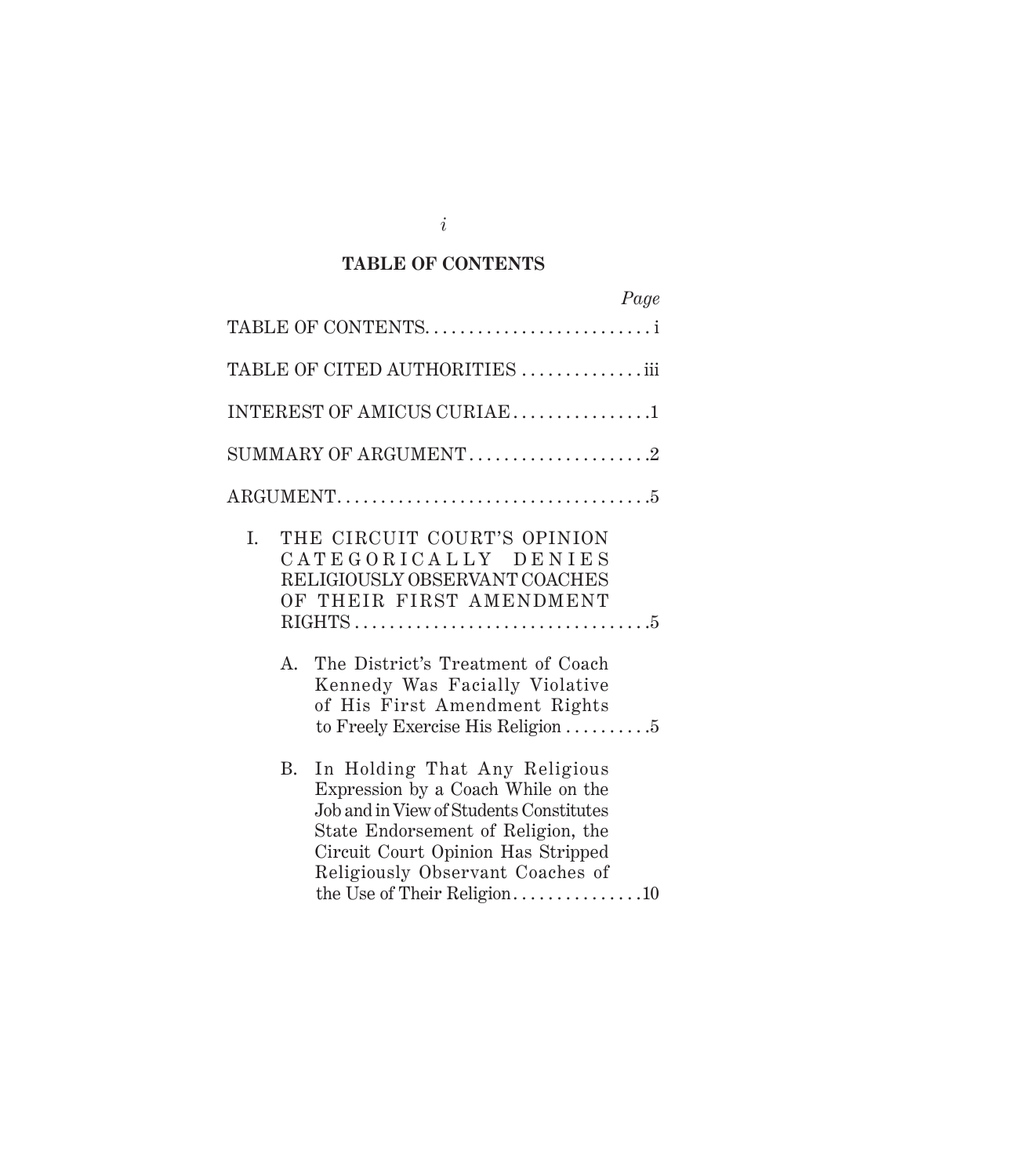# *Table of Contents*

*Page*

| II. THE CIRCUIT COURT'S OPINION    |  |
|------------------------------------|--|
| UNNECESSARILY RESTRICTS            |  |
| THE ABILITY OF A RELIGIOUSLY       |  |
| OBSERVANT COACH TO SERVE           |  |
| AS A MENTOR, COUNSELOR, AND        |  |
| PSUEDO-PARENTAL FIGURE             |  |
| TO HIS OR HER PLAYERS13            |  |
|                                    |  |
| <b>III. NO REASONABLE OBSERVER</b> |  |
| COULD HAVE INTERPRETED             |  |
| COACH KENNEDY'S SILENT             |  |
| PRAYER AS STATE/DISTRICT           |  |
| ENDORSEMENT OF RELIGION 17         |  |
|                                    |  |
| CONCLUSION                         |  |

*ii*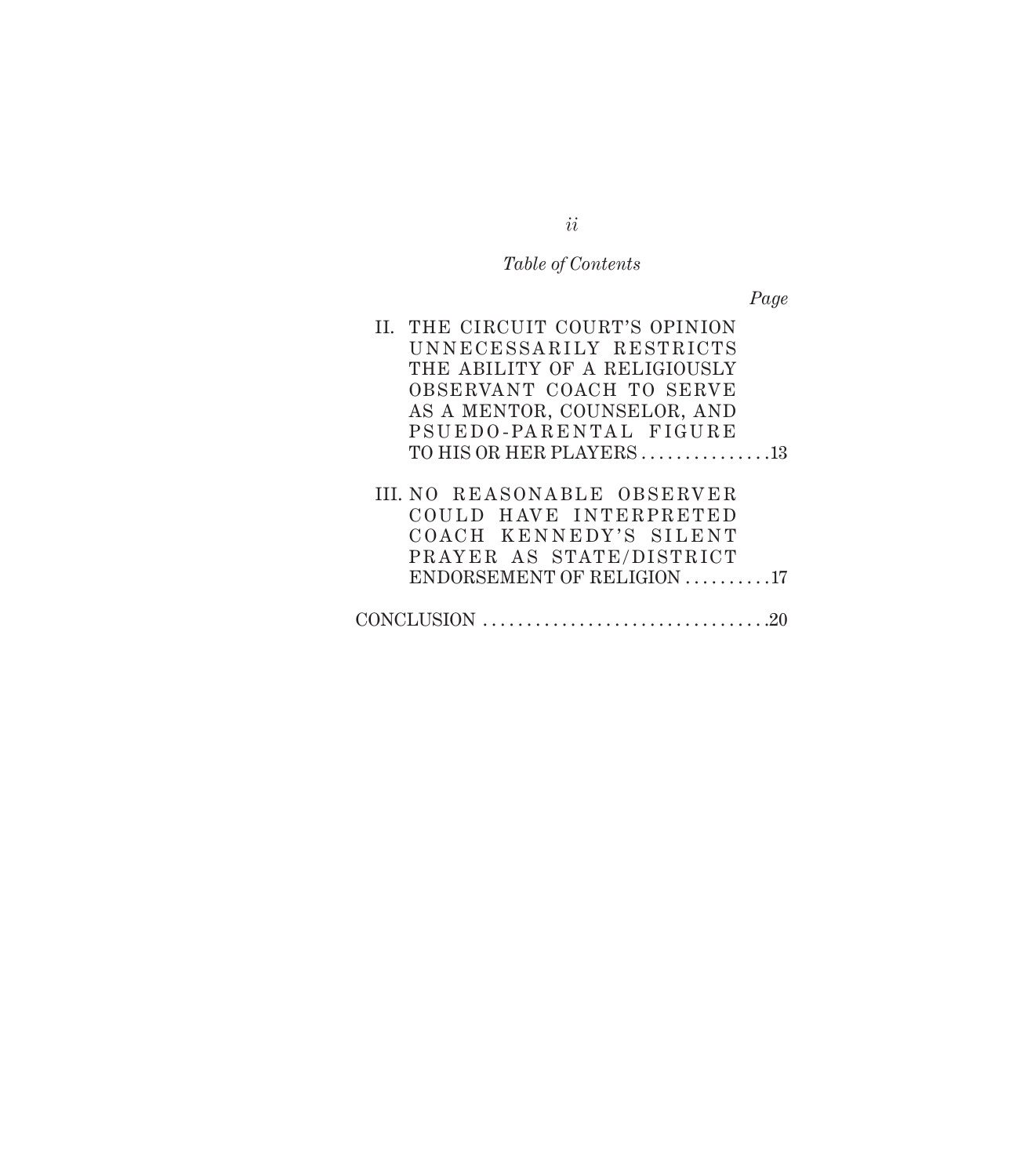# **TABLE OF CITED AUTHORITIES**

## **Cases**

| $ACLU$ of N.J. v.                                                              |
|--------------------------------------------------------------------------------|
| Black Horse Pike Reg'l Bd. of Ed.,                                             |
|                                                                                |
| Ambach v. Norwick,<br>441 U.S. 68, 76-77, 99 S.Ct. 1589, 60 L.Ed.2d            |
|                                                                                |
| Bd. of Ed. of Kiryas Joel Village Sch. Dist. v.<br>Grumet,                     |
|                                                                                |
| Bd. of Ed. of Westside Cmty. Sch. v.                                           |
| Mergens ex rel. Mergens,                                                       |
| 496 U.S. 226 (1990). $\ldots \ldots \ldots \ldots \ldots \ldots \ldots$ passim |
|                                                                                |
| Bethel Sch. Dist. No. 403 v. Fraser,                                           |
|                                                                                |
|                                                                                |
| Draper v. Logan Cnty. Pub. Library,                                            |
|                                                                                |
| Fraternal Order of Police Newark Lodge No. 12                                  |
| v. City of Newark,                                                             |
|                                                                                |
| <i>Freshwater v.</i>                                                           |
| Mt. Vernon City Sch. Dist. Bd. of Ed.,                                         |
| $1 N.E. 3d 335 (Ohio 2013) \ldots \ldots \ldots \ldots \ldots \ldots 18$       |

*iii*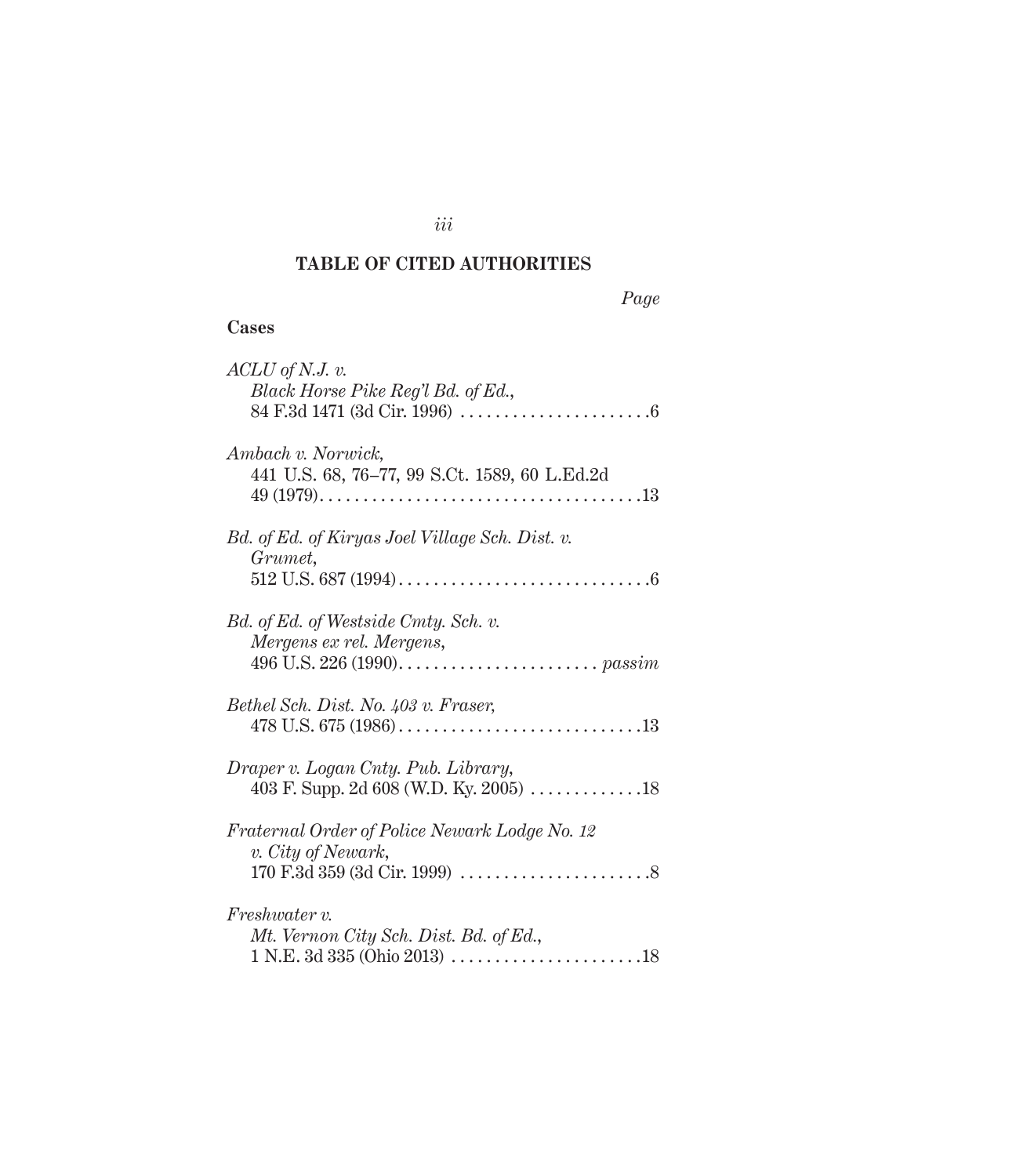# *Cited Authorities*

| Page                                                                                                    |
|---------------------------------------------------------------------------------------------------------|
| Kennedy v. Bremerton Sch. Dist.,                                                                        |
| Lynch v. Donnelly,                                                                                      |
| McDaniel v. Paty,                                                                                       |
| Nichol v. ARIN Intermediate Unit 28,<br>268 F. Supp. 2d 536 (W.D. Pa. 2003) $\ldots \ldots 6, 8, 9, 18$ |
| Rosenberger v.<br>Rector & Visitors of the Univ. of Va.,                                                |
| Tinker v. Des Moines Indep. Cmty. Sch. Dist.,                                                           |
| Trinity Lutheran Church of Columbia, Inc. v.<br>Comer,                                                  |
| Van Orden v. Perry,                                                                                     |
| Warnock v. Archer,<br>380 F.3d 1076 (8th Cir. 2004) 11, 18                                              |

*iv*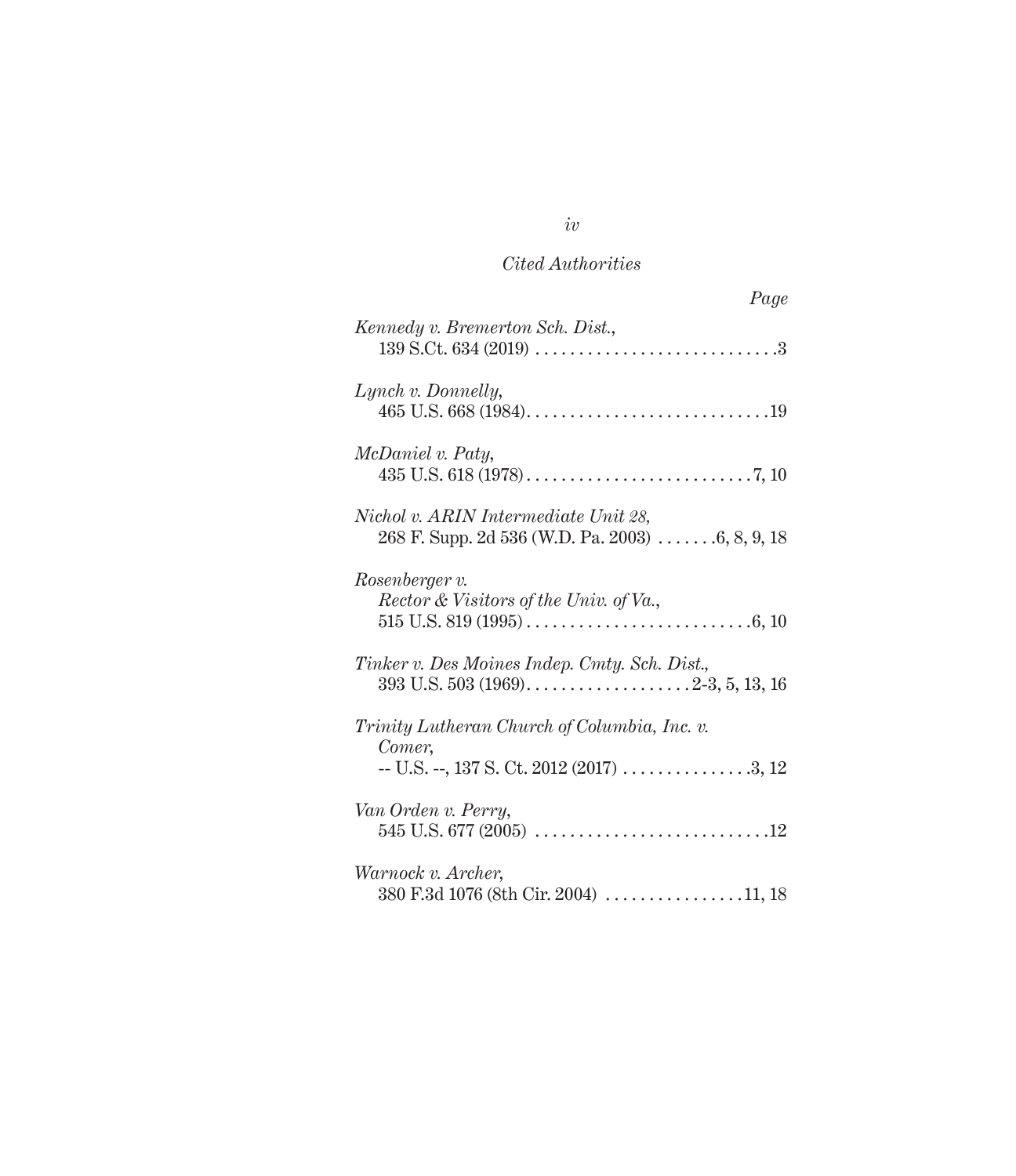# *Cited Authorities*

|                                |  | Page |
|--------------------------------|--|------|
| Zelman v. Simmons-Harris,      |  |      |
| Zorach v. Clausen,             |  |      |
| <b>Other Authorities</b>       |  |      |
| BOBBY BOWDEN, CALLED TO COACH: |  |      |

| BOBBY BOWDEN, CALLED TO COACH:                                                |
|-------------------------------------------------------------------------------|
| REFLECTIONS IN LIFE, FAITH, AND                                               |
| FOOTBALL 149 (Howard Books eds., 2010)14                                      |
| C. BEARD & M. BEARD, NEW BASIC HISTORY<br>OF THE UNITED STATES $228(1968)$ 13 |
| TOMMY BOWDEN, WINNING CHARACTER: A<br>PROVEN GAME PLAN FOR SUCCESS 130        |
| <b>Rules</b>                                                                  |
|                                                                               |
|                                                                               |

*v*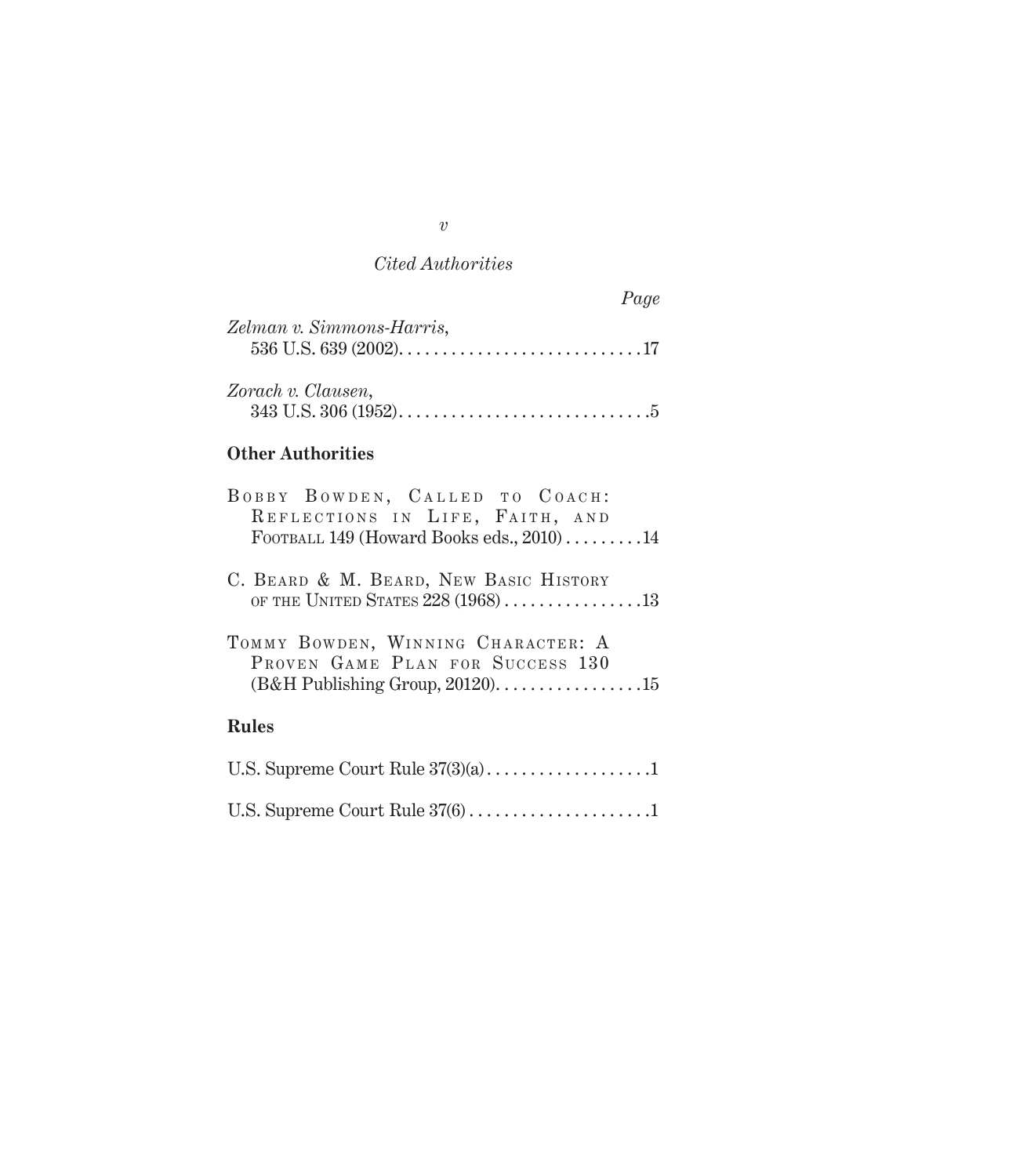#### **INTEREST OF AMICUS CURIAE**

Tommy Bowden is a former college football coach and a member of what is widely considered to be college football's most famous family.<sup>1</sup> He is the son of legendary college football coach Bobby Bowden and the brother of former college football coaches Terry and Jeff Bowden (together with Tommy Bowden and Bobby Bowden, the "Bowdens"). During coaching careers collectively spanning well over a century, the Bowdens coached thousands of student-athletes at several public colleges and universities.

The Bowdens are devout Christians. Above all else, the Bowdens credit their coaching success to their dedication to and freedom to express their faith. Thus, in 2018, when Bobby Bowden learned that the Bremerton School District (the "District") had forced Petitioner, Coach Joseph Kennedy, to choose between freely exercising his faith and coaching football, the legendary coach felt led to share, as *amicus curiae*, his thoughts on the intersection of three subjects that formed the cornerstones of his life: faith, football, and freedom. And for these same reasons, Tommy Bowden felt led to follow, once again, in his now late father's footsteps and offer his views on this case.

<sup>1.</sup> Pursuant to Rule 37(3)(a), undersigned counsel represents that the parties have consented to this filing of this brief. Pursuant to Rule 37(6), undersigned counsel represents further that no counsel for a party authored this brief in whole or in part, and no such counsel or party made a monetary contribution intended to fund the preparation or submission of this brief. Further, no person other than the *amicus curiae*, or his counsel made a monetary contribution to its preparation or submission.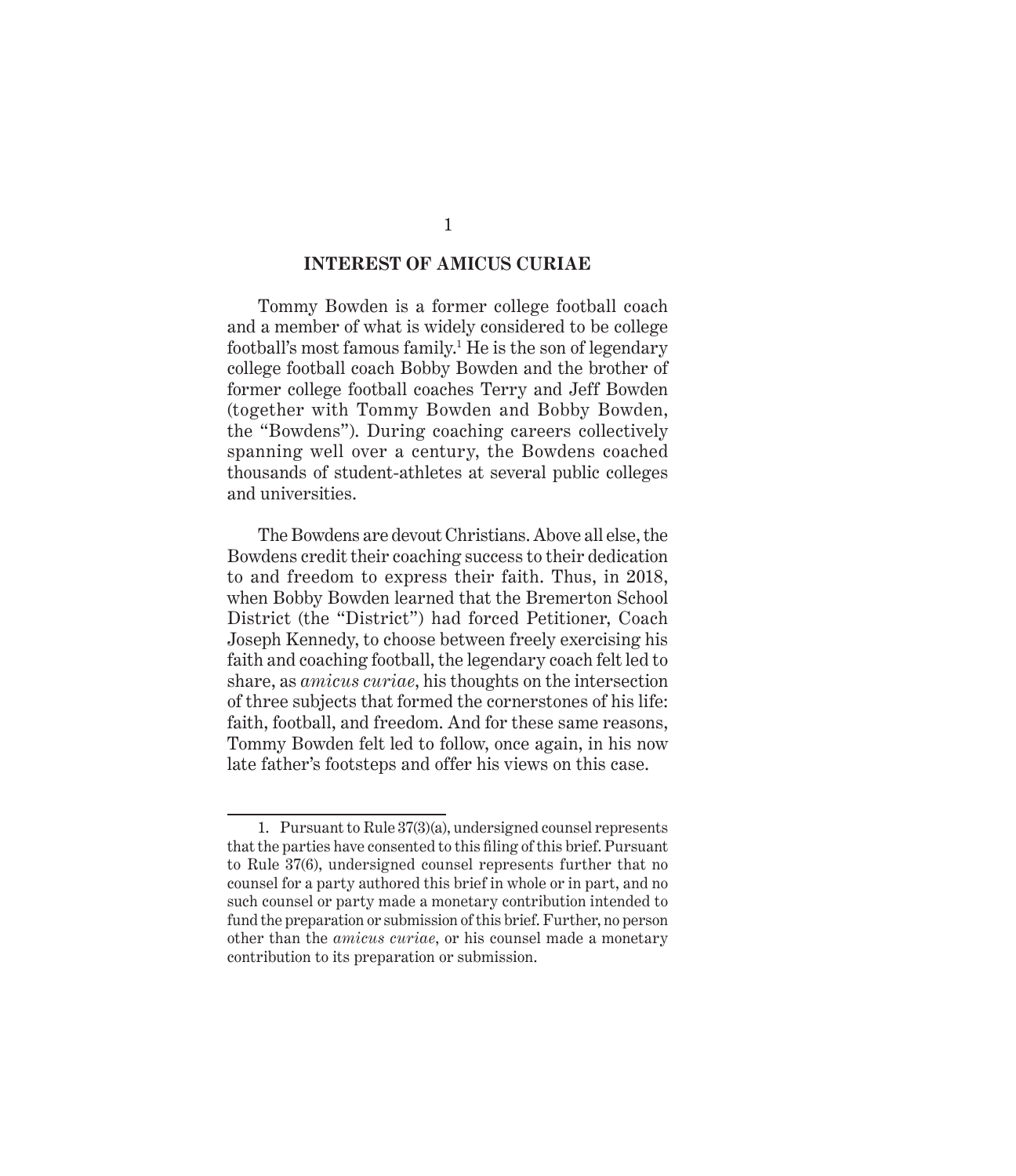Indeed, the Bowdens have, for many decades, spoken and written that observant coaches who live their faith should be free to make their values, faith, and spiritual identity known and available to their student-athletes. In fact, many former student-athletes under the Bowdens' collective charge have credited their post-college-football success to the important life lessons the Bowdens imparted through, among other things, references to their values, faith, and spiritual identity.

In the Bowdens' view, the Circuit Court's opinion jeopardizes an observant coach's ability to carry out the non-official role of a mentor, counselor, and pseudoparental figure to his or her student-athletes. It also effectively strips a coach of his or her spiritual identity while in the presence of his or her student-athletes by categorically eliminating at the public schoolhouse gate the coach's First Amendment rights to engage in any form of religious expression.

As Petitioner's Brief makes clear, when a coach is not engaged in any of his or her official duties, a school may not "lay claim" to all of that coach's speech just because he or she also serves, unofficially, as a mentor, counselor, and pseudo-parental figure to his or her student-athletes. Pet'r's Br. 21. Simply put, the Bowdens believe that no coach should have to set down their faith when they pick up a whistle.

#### **SUMMARY OF ARGUMENT**

This Court should reverse in order to re-establish that "[n]either students [n]or teachers shed their constitutional rights to freedom of speech or expression at the schoolhouse gate." *Tinker v. Des Moines Indep. Cmty.*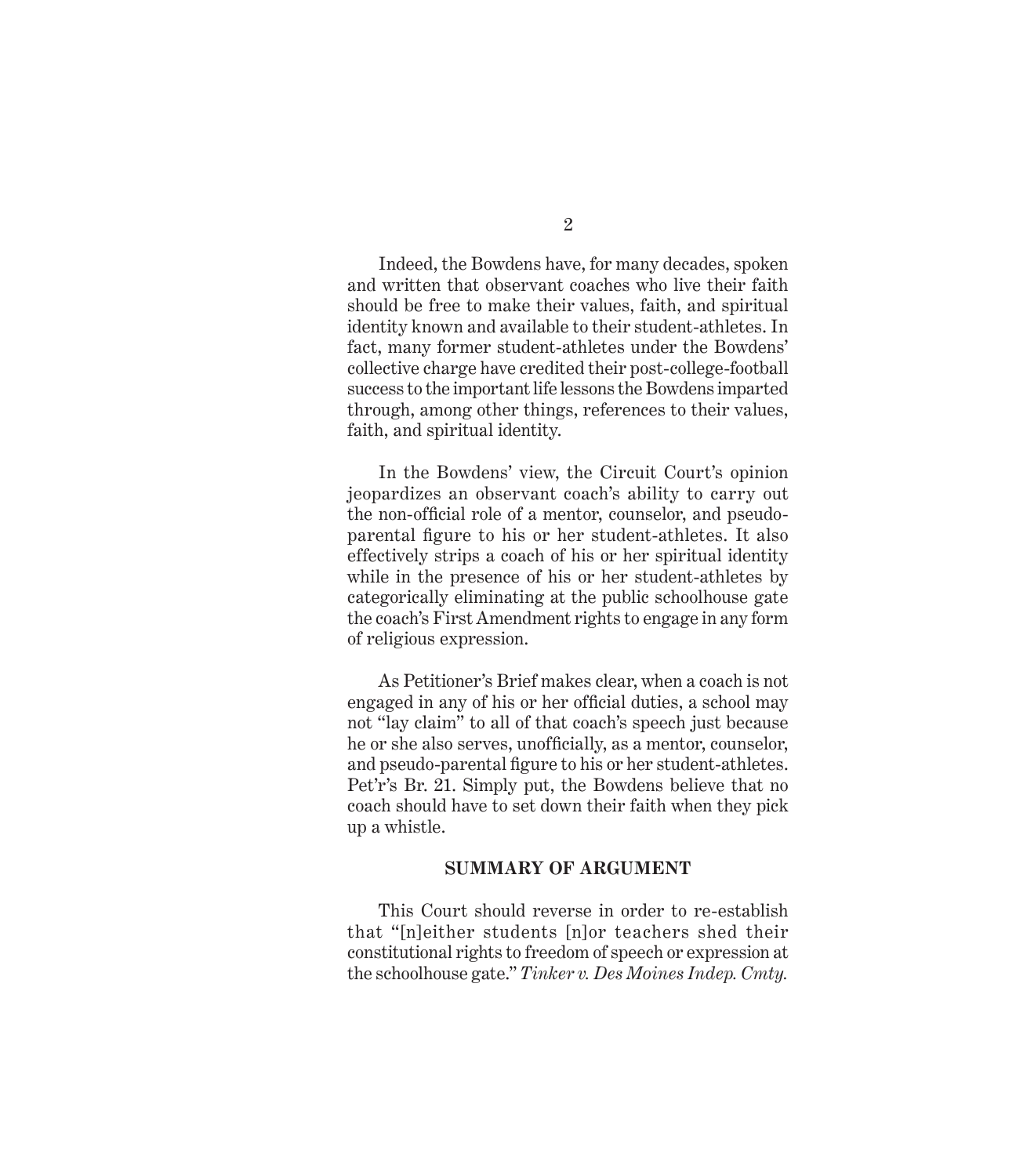*Sch. Dist.*, 393 U.S. 503, 506 (1969).<sup>2</sup> To be sure, the Ninth Circuit's decision "runs counter to at least two decades of First Amendment jurisprudence and turns the Religion Clauses on their head, using imagined Establishment Clause concerns to inflict real Free Exercise damage." Pet. for Writ of Cert. at 18.

As Justice Alito wrote in concurring with the denial of Certiorari in *Kennedy I*, the Ninth Circuit would seem to allow public schools to prohibit teachers from engaging in "any 'demonstrative' conduct of a religious nature," even practices as commonplace as, for example, "folding their hands or bowing their heads in prayer" before lunch. *Kennedy v. Bremerton Sch. Dist.*, 139 S.Ct. 634, 635 (2019) (Statement of Justice Alito respecting the denial of certiorari) (*Kennedy I*). Justice Alito wrote further that, "[w]hat is perhaps most troubling about the Ninth Circuit's opinion is language that can be understood to mean that a coach's duty to serve as a good role model requires the coach to refrain from any manifestation of religious faith, even when the coach is plainly off duty." *Id*.

While, on remand, the Ninth Circuit paid lip service to that admonition, it ultimately sanctioned a school policy that confines Coach Kennedy to express religious faith in private, out of sight of students or members of

<sup>2.</sup> As set forth *infra*, this case also presents a particularly apt factual circumstance for the Court to set (or eliminate) the contours between conduct that discriminates on the basis of religious status and conduct that discriminates on the basis of religious use, as discussed in the concurrences to *Trinity Lutheran Church of Columbia, Inc. v. Comer*, -- U.S. --, 137 S.Ct. 2012 (2017). *See Comer*, -- U.S. --, 137 S.Ct. at 2025 (Thomas, J., concurring in part); *id.* at 2025–26 (Gorsuch, J., concurring, in part).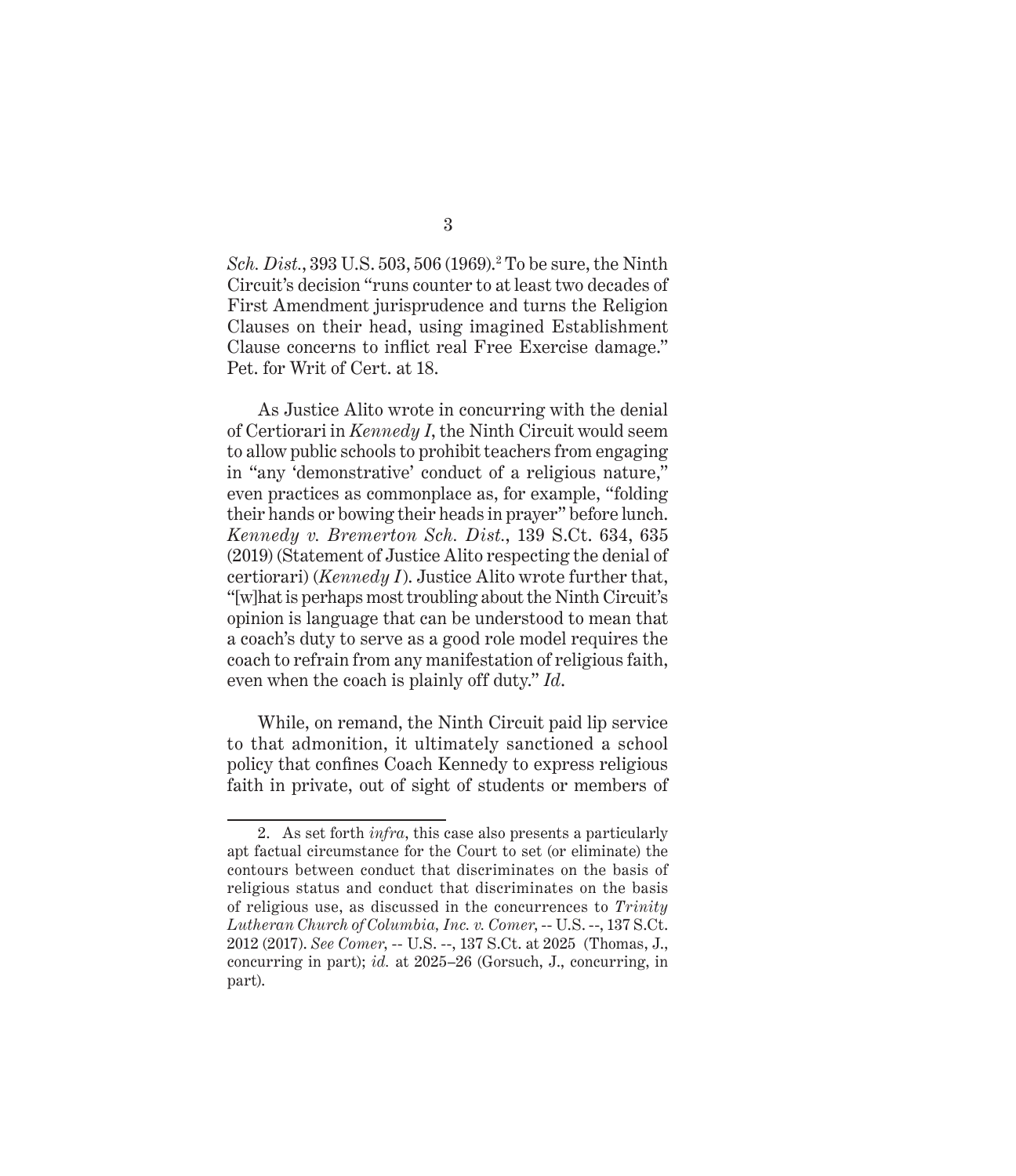the public. In essence, Coach Kennedy was terminated because the District determined that a 15–30 second, silent, post-game, prayer by an assistant football coach in view of student-athletes constituted state endorsement of religion. Needless to say, this policy—that any religious expression by a coach while in view of students amounts to an Establishment Clause violation—infringes on observant coaches' free exercise and use of their religion.

Moreover, the District's policy and the Circuit Court's decision threatens to fundamentally transform the studentathlete/coach relationship. Coaches, like Kennedy and the Bowdens, seek to be active in their student-athletes' lives; to be the person their student-athletes can count on for guidance when they cannot go to, or do not have, a parent at home. It is in the fulfillment of these unique, personal, non-official roles that a coach's values, faith, and spiritual identity cannot be set aside. But the District's policy and the Circuit Court's holding does just that: it strips a coach of his or her values, faith, and spiritual identity while in the presence of their student-athletes and jeopardizes a coach's ability to be an effective mentor, counselor, or pseudo-parental figure—and otherwise impart important life lessons—to the student-athlete.

Against the backdrop of the student-athlete/coach relationship, no reasonable observer, aware of the history of Coach Kennedy's motivational speeches and personal religious convictions, and the context of post-football-game rituals, could possibly confuse Coach Kennedy's silent, religious expression, as state sponsored endorsement of his religion. In fact, a reasonable observer, especially under these circumstances, would more likely determine that the prohibition of a 15–30 second silent, non-sectarian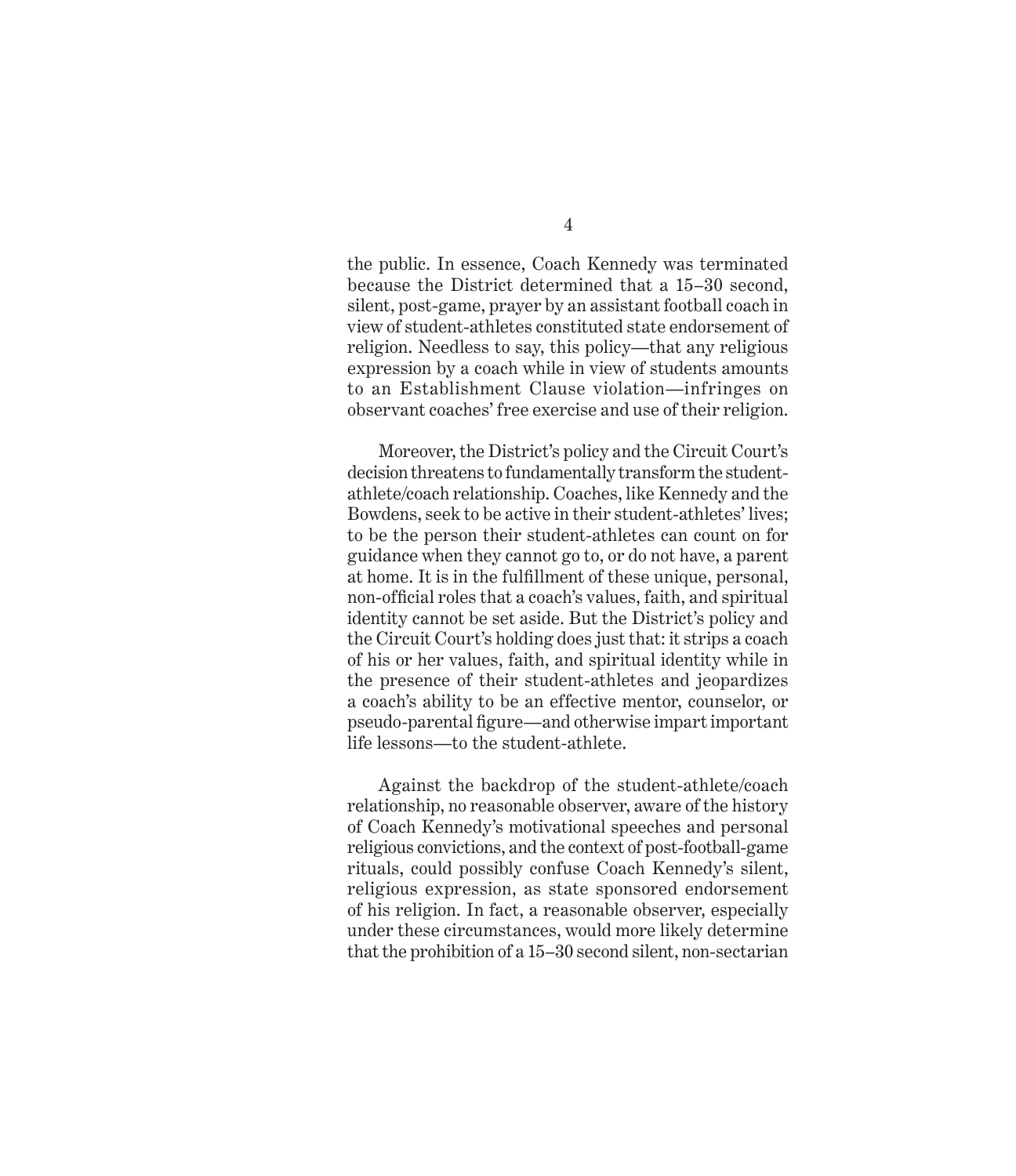prayer, shows hostility toward Coach Kennedy's religion, rather than neutrality.

For these reasons, this Court should reverse the Circuit Court's bright-line rule that coaches do not possess any First Amendment rights while on the job and in view of students. In so doing, the Court need not draw or re-draw any sort of line between free exercise and establishment of religion; it need only reaffirm the well-established law that coaches most certainly do not "shed their constitutional rights to freedom of speech or expression at the schoolhouse gate." *Tinker*, 393 U.S. at 506; *see also Bd. of Ed. of Westside Cmty. Sch. v. Mergens ex rel. Mergens*, 496 U.S. 226, 250-51 (1990) (restating that the "proposition that schools do not endorse everything they fail to censor is not complicated"). Indeed, allowing coaches the freedom to express themselves while fulfilling the role of a mentor, counselor, and pseudo-parental figure, does not violate the Establishment Clause, it "follows the best of our traditions." *Zorach v. Clausen*, 343 U.S. 306, 314 (1952).

#### **ARGUMENT**

## **I. THE CIRCUIT COURT'S OPINION CATEGORICALLY DENIES RELIGIOUSLY OBSERVANT COACHES OF THEIR FIRST AMENDMENT RIGHTS.**

**A. The District's Treatment of Coach Kennedy Was Facially Violative of His First Amendment Rights to Freely Exercise His Religion.**

 "The development of the law with regard to the Religion Clauses in the decisions of the Supreme Court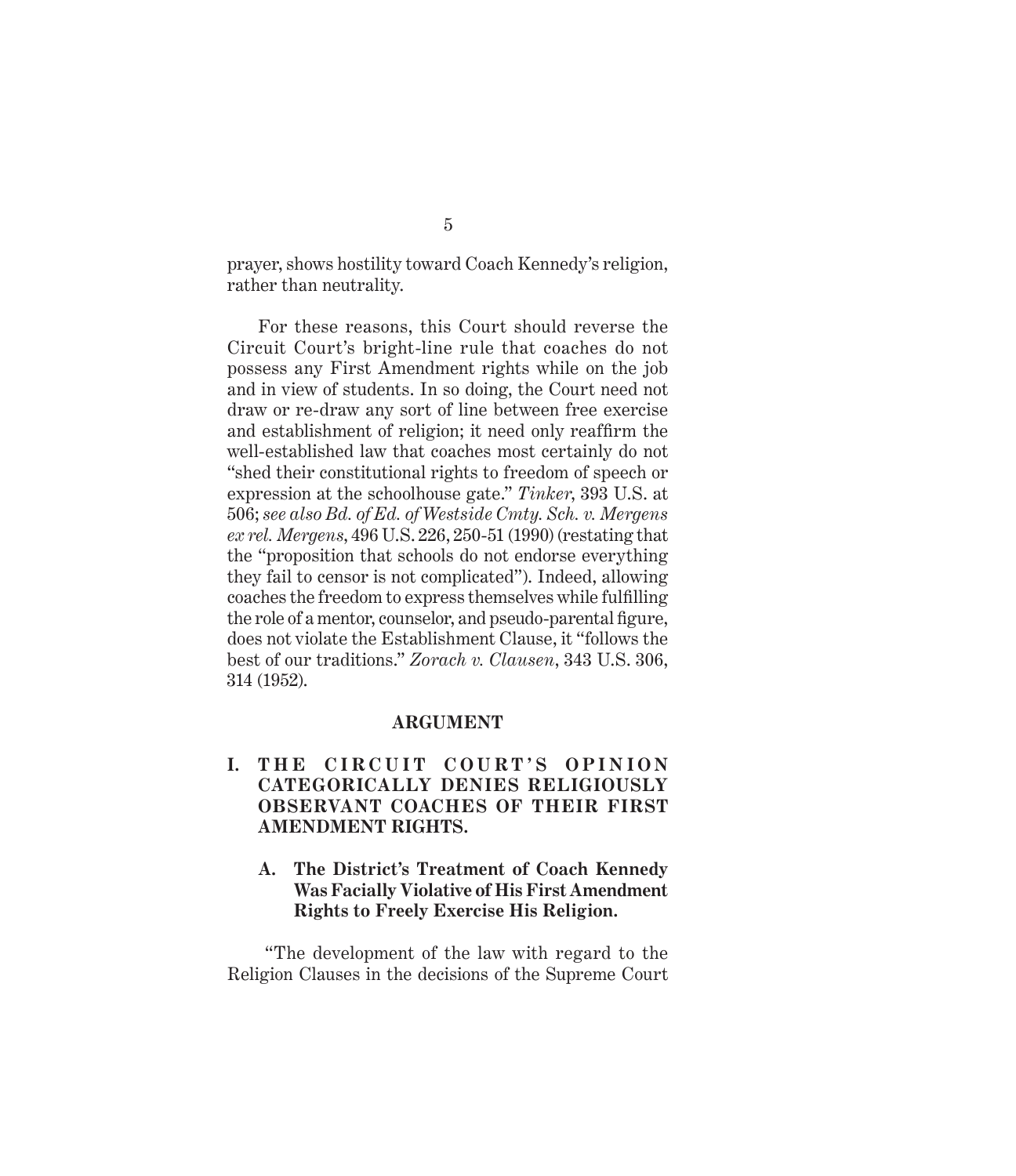of the United States illustrates the conflict inherent in the First Amendment, which requires governments to walk a sometimes fine line between laws 'establishing' or 'endorsing' religion, and laws averse or hostile to religion." *Nichol v. ARIN Intermediate Unit 28,* 268 F. Supp. 2d 536, 548 (W.D. Pa. 2003). "A proper respect for both the Free Exercise and the Establishment Clauses compels the State to pursue a course of 'neutrality' toward religion, favoring neither one religion over others nor religious adherents collectively over nonadherents." *Bd. of Ed. of Kiryas Joel Village Sch. Dist. v. Grumet*, 512 U.S. 687, 695 (1994) (internal quotations and citation omitted).

"The neutrality principle, synthesized from the Free Speech, Free Exercise and Establishment Clauses of the First Amendment, respects the 'crucial distinction between government speech endorsing religion, which the Establishment Clause forbids, and private speech endorsing religion, which the Free Speech and Free Exercise Clauses protect.'" *Nichol,* 268 F. Supp. 2d at 549 (quoting *Rosenberger v. Rector & Visitors of the Univ. of Va.*, 515 U.S. 819, 841 (1995)). In other words, the government can no more demonstrate hostility toward religion than it can sponsor religion: neutrality is the key. *Mergens*, 496 U.S. at 248. It is this government neutrality toward religion that "is the hallmark of the Religion Clauses." *ACLU of N.J. v. Black Horse Pike Reg'l Bd. of Ed.*, 84 F.3d 1471, 1488 (3d Cir. 1996).

The Circuit Court's opinion, however, stomps on this principle of neutrality and entirely erases the fine line between endorsement of and hostility toward religion, in favor of a categorical prohibition on all demonstrative religious expression, no matter how personal or fleeting,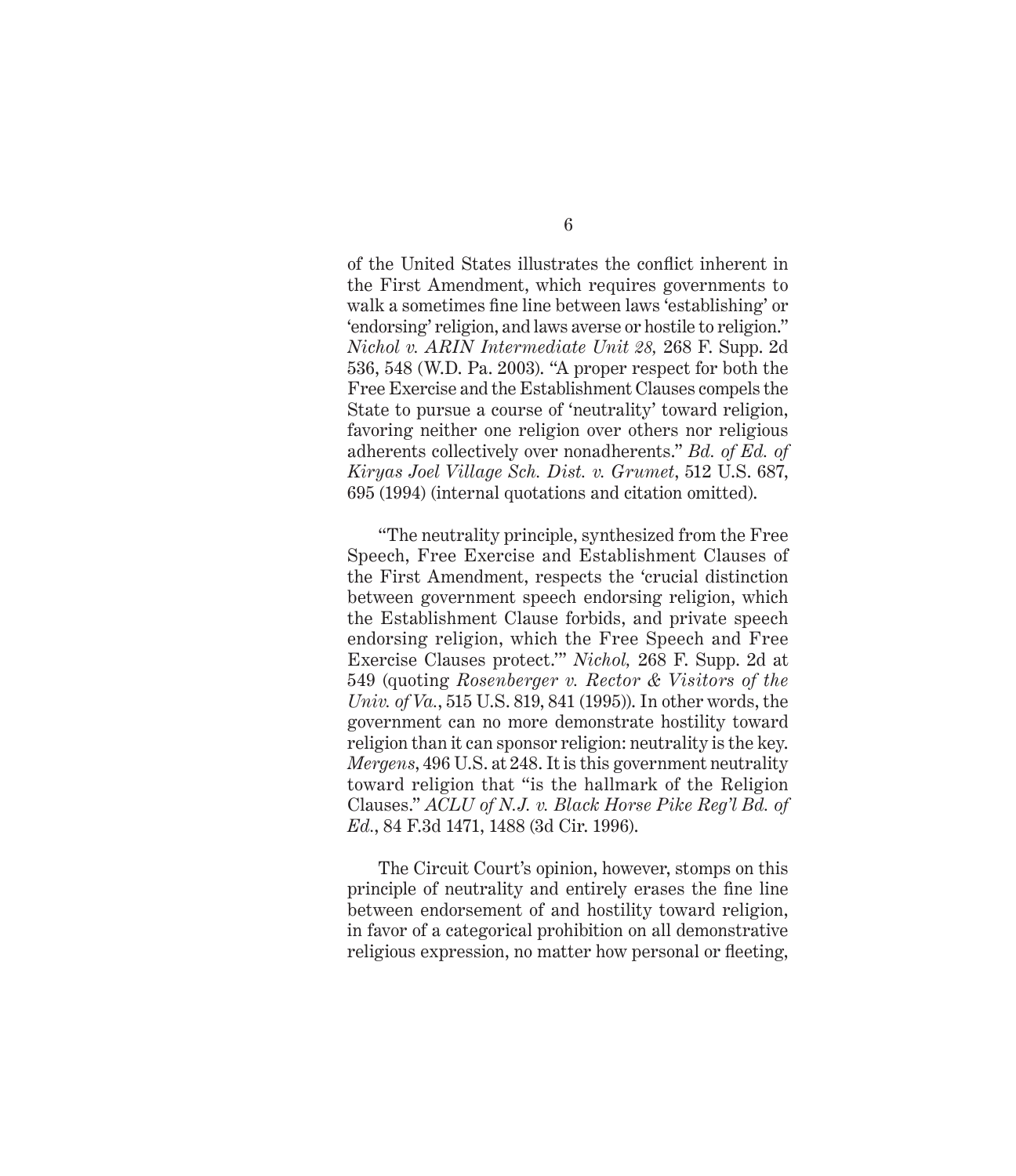by a coach when at work and in front of others. This prohibition violates the First Amendment rights of observant coaches, like Kennedy, and cannot be reconciled with this Court's precedent or with the decisions from other courts faithfully applying it.

In effect, such a rule would force observant coaches to choose between abiding by public school policy or the basic tenets of their faith; and, stretched to its inevitable conclusion, it would allow the District to, among other things, prevent an observant Muslim from wearing a hijab, an observant Jew from wearing a yarmulke, or an observant Christian from wearing a cross. This Court has made clear, however, that the Establishment Clause cannot "license government to treat religion and those who teach or practice it, simply by virtue of their status as such, as subversive of American ideals and therefore subject to unique disabilities." *Mergens*, 496 U.S. at 248 (quoting *McDaniel v. Paty*, 435 U.S. 618, 641 (1978) (Brennan, J., concurring in judgment)).

But the District's policy does just that. Broadly speaking, it prevents any school employee from even acknowledging that they are religiously observant, it prohibits any practice of that religion on school grounds in the presence of others, and it explicitly promotes secularism. And more specifically, the policy effectively prevents Coach Kennedy from freely exercising his religion.

By all accounts, Coach Kennedy is "a practicing Christian" whose "sincerely held religious beliefs require [him] to engage in brief, private religious expression at the conclusion of [] football games." JA168. He "made a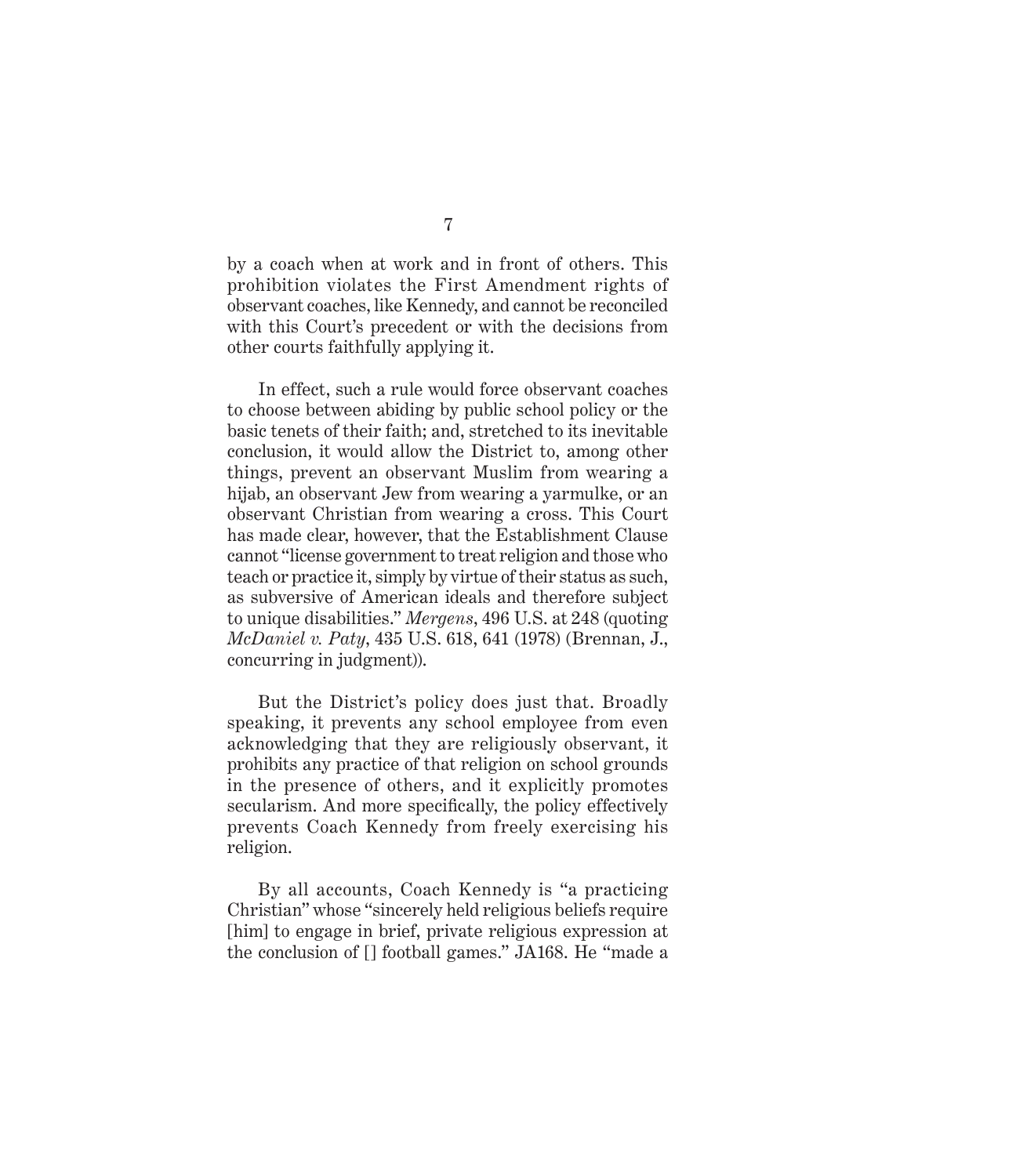commitment to God" to "give thanks through prayer, at the end of each game, for what the players had accomplished and for the opportunity to be part of their lives through the game of football." JA168. Coach Kennedy's commitment to his sincerely held religious beliefs is so strong that, when he tried to comply with the District's, and now the Circuit Court's, policy of no outward displays of religion in front of students, it made him feel he had broken a sacred commitment to God. JA172.

Notwithstanding these undisputed facts, the District determined and the Circuit Court held that Coach Kennedy's silent, post-game, 15–30 second prayer is entitled to no First Amendment protection at all simply because it was in view of student-athletes. In this regard, the District focuses its entire policy on religious expression through the lens of promoting secularism. Indeed, in a letter to Coach Kennedy, the District characterized Coach Kennedy's motivational, inspirational talks to students as very positive and beneficial, but explicitly directed that those talks "remain entirely secular in nature." JA44, 77.

This directive is entirely inappropriate as it expresses a "value judgment that secular motivations" for giving an inspirational talk are more important than "religious motivations." *Fraternal Order of Police Newark Lodge No. 12 v. City of Newark*, 170 F.3d 359, 366 (3d Cir. 1999); *accord Nichol,* 268 F. Supp. 2d at 548 (preventing school employees from wearing religious jewelry is openly "averse to religion" because it only punishes "symbolic speech by its employees having religious content or viewpoint, while permitting its employees to wear jewelry containing secular messages").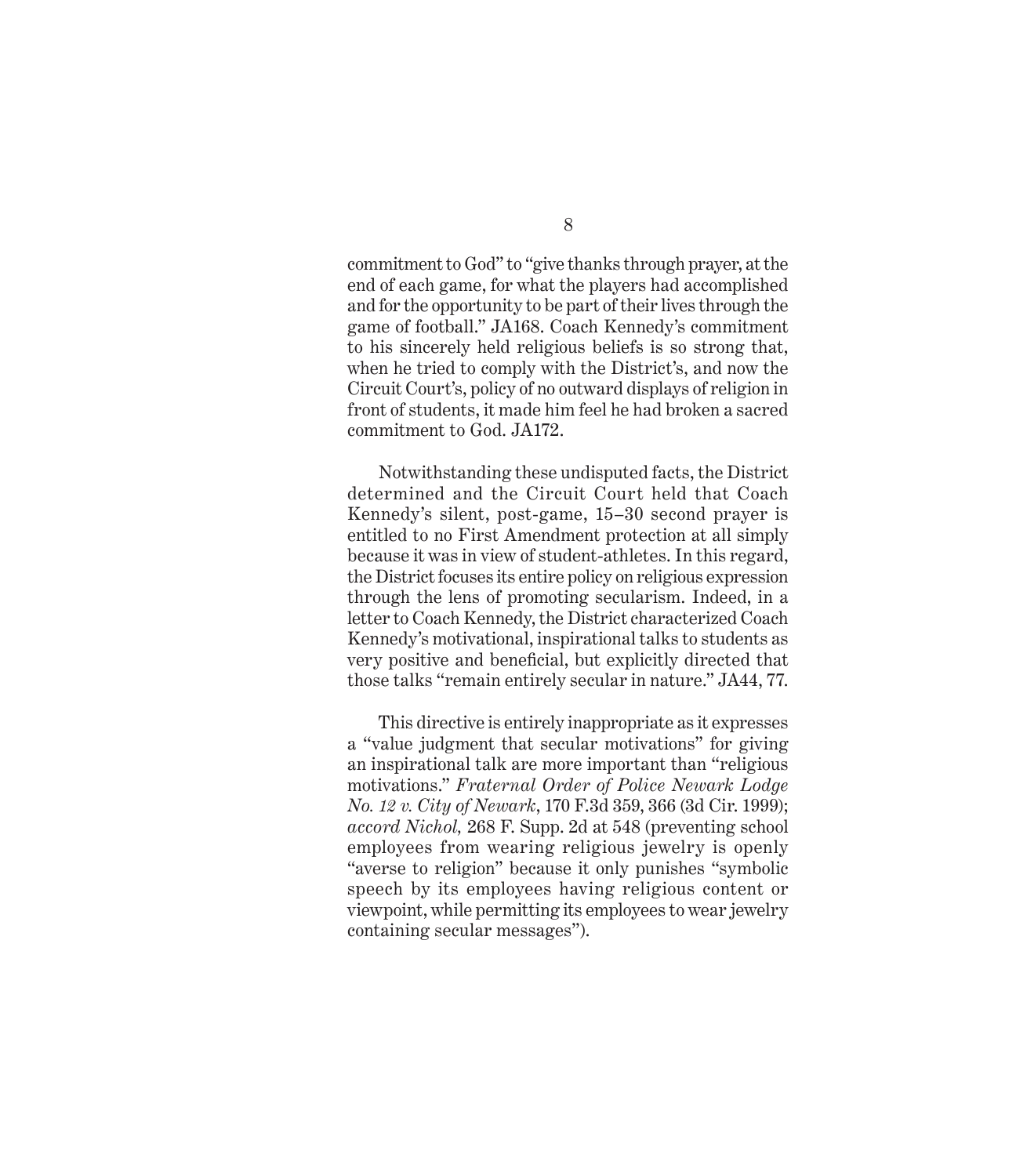For these reasons, the District's policy toward religion generally, and as applied to Coach Kennedy specifically "is not neutral in effect, and does not pretend to be." *See Nichol*, 268 F. Supp. 2d at 552.

The effect of [the District's] policy is to prohibit [Coach Kennedy] and other employees of [the District] from publicly displaying and expressing (or exercising) their religious beliefs and affiliations while working. At the same time, employees may publicly display and express other secular messages through jewelry, dress, insignia and emblems while working. There can be no doubt, on the record before the Court, that the effect of the [District's] policy is to prohibit an employee's symbolic religious expression and discipline those who do not comply, while exempting employees' symbolic speech which expresses a non religious message from similar treatment.

*See id.* Just as an employee's "act of wearing her cross on a necklace outside of her clothing is symbolic speech on a matter of public concern (religion)," so too is Coach Kennedy's act of taking a knee and making a silent prayer. *See id.*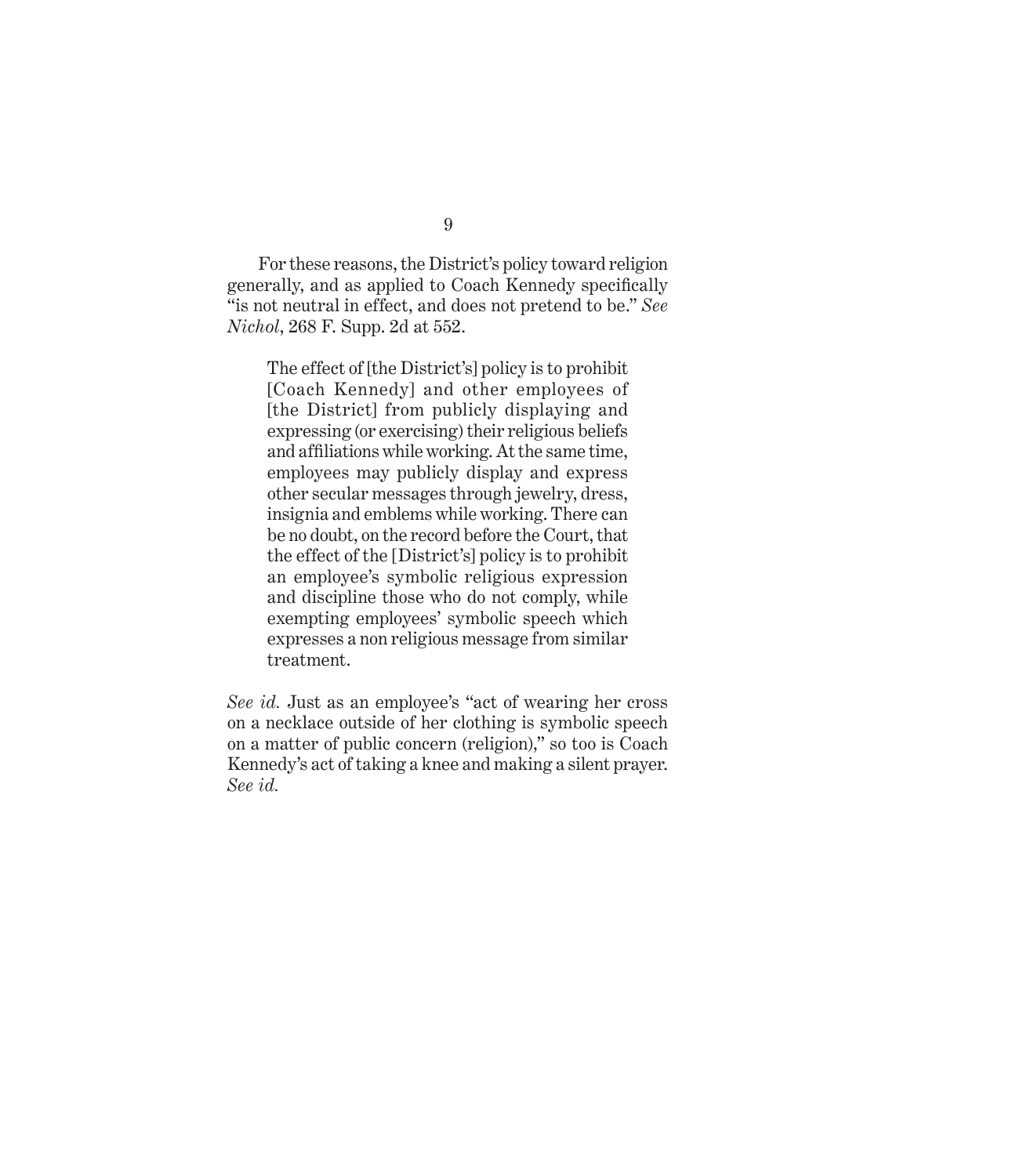## **B. In Holding That Any Religious Expression by a Coach While on the Job and in View of Students Constitutes State Endorsement of Religion, the Circuit Court Opinion Has Stripped Religiously Observant Coaches of the Use of Their Religion.**

On the surface, the Circuit Court casts its opinion as a narrow one, but that is most definitely not the case. By holding that religious expression of a public-school employee while on school grounds and in view of others falls within that employee's official employment duties, the Circuit Court has effectively banned observant coaches from making any outward expression of personal religious faith. As set forth *supra*, a short moment of silent prayer, crossing oneself before eating a meal in a cafeteria, wearing a religiously expressive piece of jewelry or article of clothing, or even pointing towards the sky in thanks, are now potentially problematic.

Indeed, the Circuit Court went to great lengths to justify this overly-expansive holding, postulating that Coach Kennedy could give his prayer while in hiding in an empty office, or at the stadium after it has been cleared of all students, parents, or other observers. But rather than hew to this Court's precedent requiring neutrality, and acknowledging that personal freedoms do not end at the schoolhouse door, the Circuit Court established a bright-line rule that any personal religious expression in view of students is forbidden. This type of categorical rule has, however, been rejected time and time again, by this and other courts across the country. *E.g., Mergens*, 496 U.S. at 250; *McDaniel*, 435 U.S. at 641 (Brennan, J., concurring in judgment); *Rosenberger v. Rector & Visitors*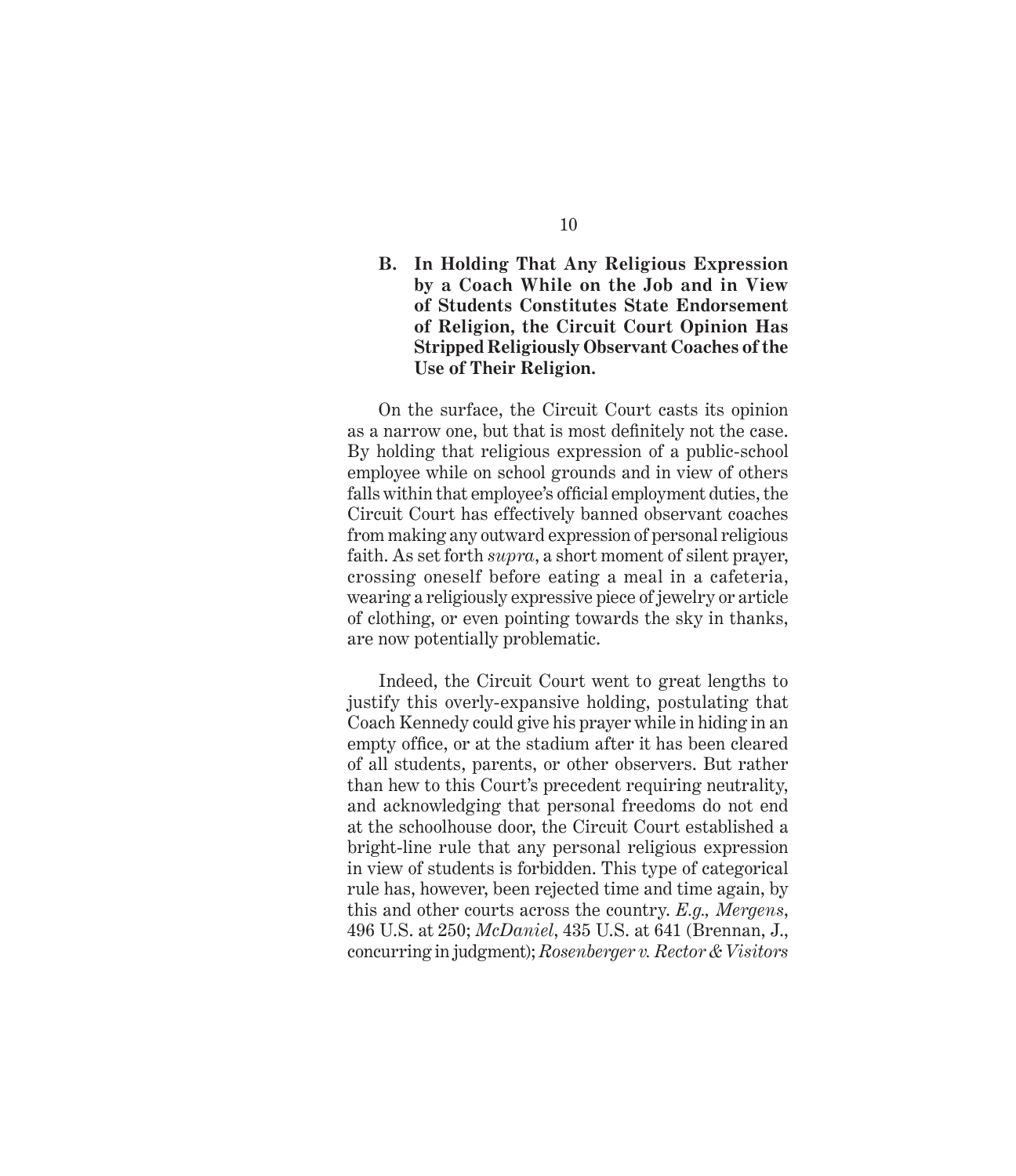*of the Univ. of Va.*, 515 U.S. 819, 841 (1995); *Warnock v. Archer*, 380 F.3d 1076, 1082 (8th Cir. 2004) (the mere fact that framed psalm is on wall of a teacher's government office does not render it unconstitutional).

And, while the District does not appear to suggest that it is entitled to a rule discriminating on the basis of religious "status" (*i.e.*, that a coach is a Christian or holds Christian beliefs), the District does, in effect, argue that it can propagate a categorical rule to prevent observant Christian coaches from revealing, even in the most diminutive of ways, any outward expression or "use" of their religion while on the job. In essence, the District's policy is that Christian coaches may work for the District, so long as no one can ever tell, on school grounds, that the coach is, in fact, a religiously observant Christian. And now, the Circuit Court has enshrined that artificial "status" versus "use" distinction into law.

Such a distinction, however, is completely untenable. As Justice Gorsuch observed:

Does a religious man say grace before dinner? Or does a man begin his meal in a religious manner? Is it a religious group that built the playground? Or did a group build the playground so it might be used to advance a religious mission? The distinction blurs in much the same way the line between acts and omissions can blur when stared at too long, leaving us to ask (for example) whether the man who drowns by awaiting the incoming tide does so by act (coming upon the sea) or omission (allowing the sea to come upon him).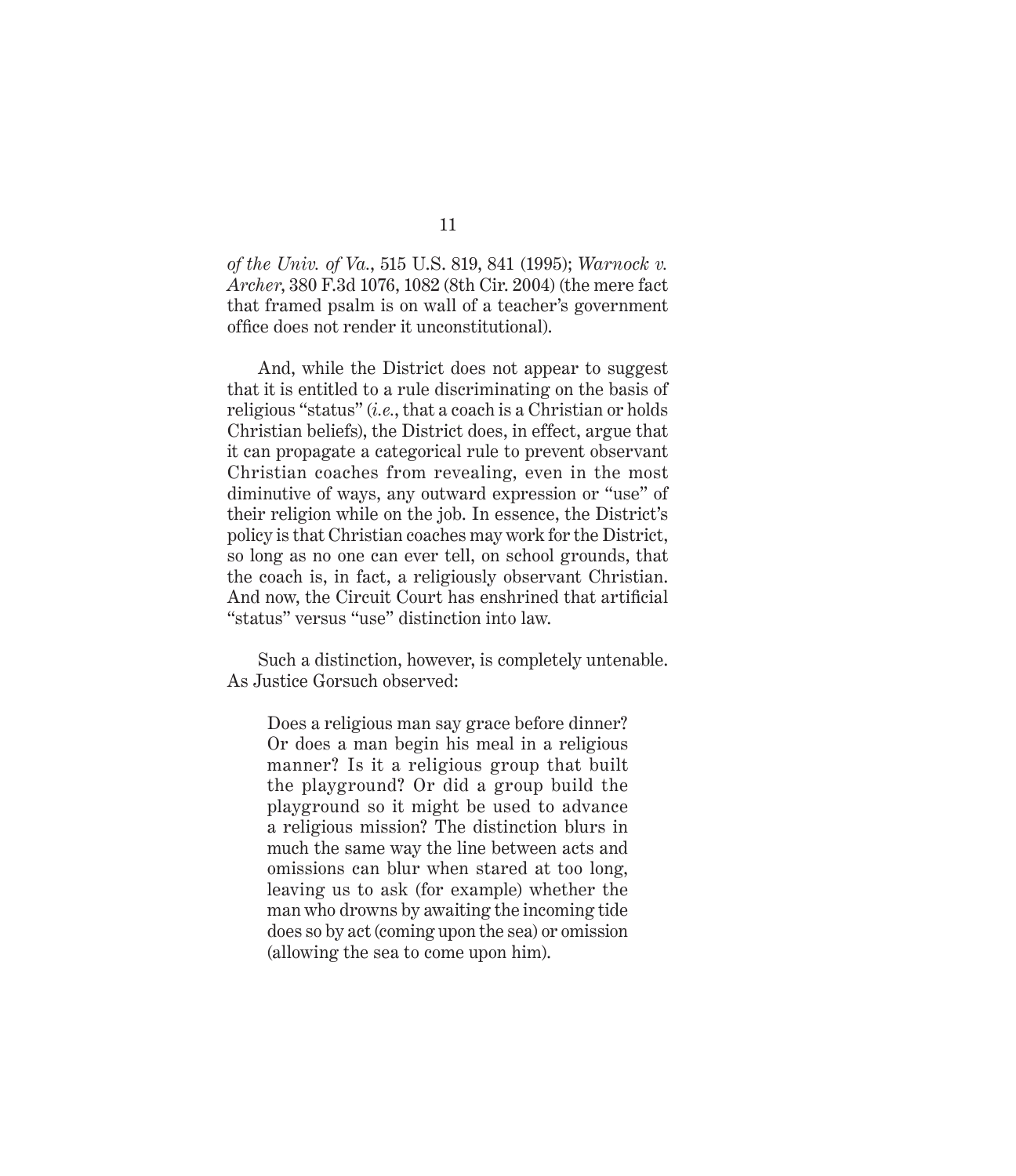*Comer*, -- U.S. --, 137 S.Ct. at 2025–26 (Gorsuch, J., concurring, in part).

These same untenable distinctions are present here: is Coach Kennedy a religious man who silently prays for the well-being of his players, or is Coach Kennedy praying for his students' well-being to "advance a religious mission"? "Often enough the same facts can be described in both ways." *Id*. at 2026. Indeed, the First Amendment's Free Exercise Clause "guarantees the free exercise of religion, not just the right to inward belief (or status)." *Id.* There is simply no material distinction between a governmental entity prohibiting employment to a Christian and government prohibiting employment to people "who do [Christian] things[.]" *Id*.

Thus, this case presents the Court with an opportunity to address this flawed distinction between religious "status" and religious "use" head on and confirm that "the Establishment Clause does not compel the government to purge from the public sphere all that in any way partakes of the religious. Such absolutism is not only inconsistent with our national traditions, but would tend to promote the kind of social conflict the Establishment Clause seeks to avoid." *Van Orden v. Perry*, 545 U.S. 677, 699 (2005) (Breyer, J., concurring in judgment).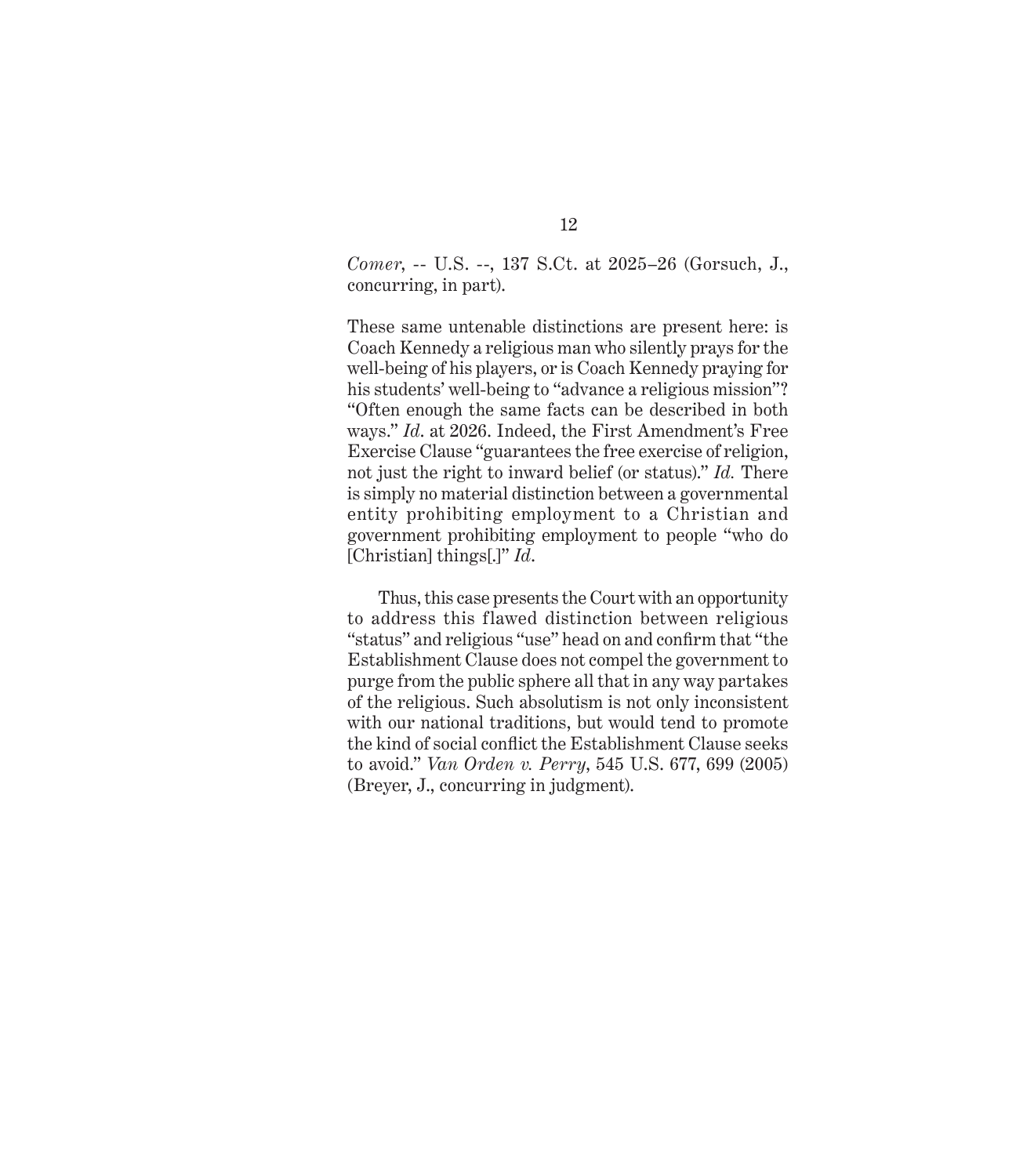## II. THE CIRCUIT COURT'S OPINION **UNNECESSARILY RESTRICTS THE ABILITY OF A RELIGIOUSLY OBSERVANT COACH TO SERVE AS A MENTOR, COUNSELOR, AND PSUEDO-PARENTAL FIGURE TO HIS OR HER PLAYERS.**

"The role and purpose of the American public school system were well described by two historians, who stated: '[P]ublic education must prepare pupils for citizenship in the Republic. . . . It must inculcate the habits and manners of civility as values in themselves conducive to happiness and as indispensable to the practice of self-government in the community and the nation.'" *Bethel Sch. Dist. No. 403 v. Fraser,* 478 U.S. 675, 681 (1986) (quoting C. Beard & M. Beard, New Basic History of the United States 228 (1968)). "In *Ambach v. Norwick*, 441 U.S. 68, 76–77, 99 S.Ct. 1589, 1594, 60 L.Ed.2d 49 (1979), [this Court] echoed the essence of this statement of the objectives of public education as the 'inculcat[ion of] fundamental values necessary to the maintenance of a democratic political system.'" *Id.* 

"The vigilant protection of constitutional freedoms is nowhere more vital than in the community of American schools. The classroom is peculiarly the marketplace of ideas. The Nation's future depends upon leaders trained through wide exposure to that robust exchange of ideas which discovers truth out of a multitude of tongues, (rather) than through any kind of authoritative selection." *Tinker*, 393 U.S. at 513 (internal citations and quotations omitted).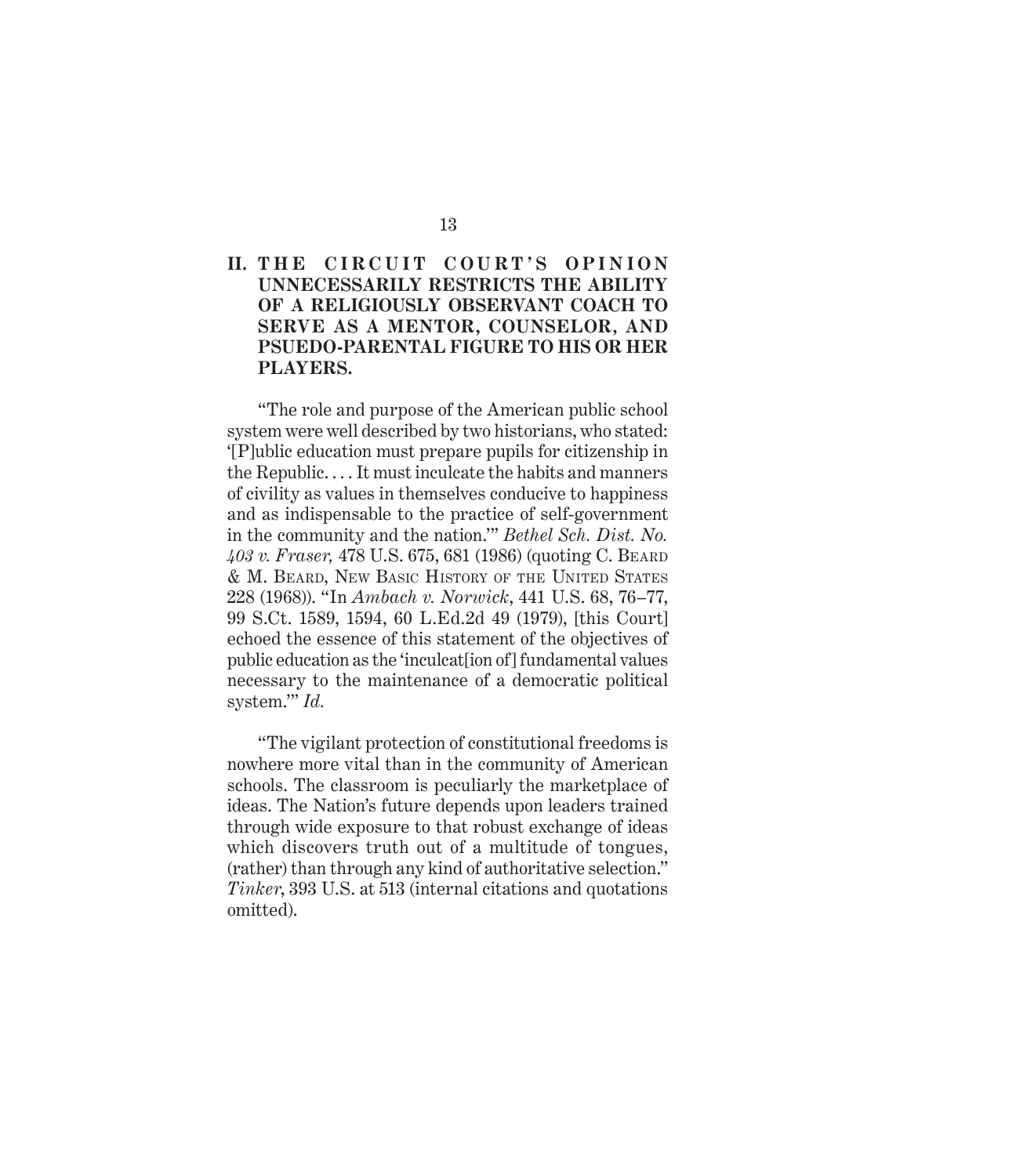Even more so than the student/teacher relationship, the student-athlete/coach relationship is highly personal, with the coach serving not only as a coach, teacher, and role model, but also, unofficially, as a mentor, a counselor, and a pseudo-parental figure. The best coaches, not just religiously observant ones like the Bowdens and Kennedy, feel and are, in fact, obligated by their faith or simply their professional sensibilities to serve in this personal, non-official capacity, as mentors, counselors, and parentalfigures to their student-athletes.

Coach Kennedy explained this unique responsibility to his players in the following way:

I have never coached [] simply for the money. No amount of money can compensate me for losing the ability to mentor and have a positive impact on the lives of my players.

#### JA174.

Bobby Bowden elaborated on this responsibility, stating:

I tried to make every one of my players feel like they were wanted and loved. . . . They just need someone to give them direction. That's why I always believed my job was to make them better athletes, better students, and better people. It was my hope that when they left me they were going to become better fathers, husbands, and men.

BOBBY BOWDEN, CALLED TO COACH: REFLECTIONS IN LIFE, FAITH, AND FOOTBALL 149 (Howard Books eds., 2010).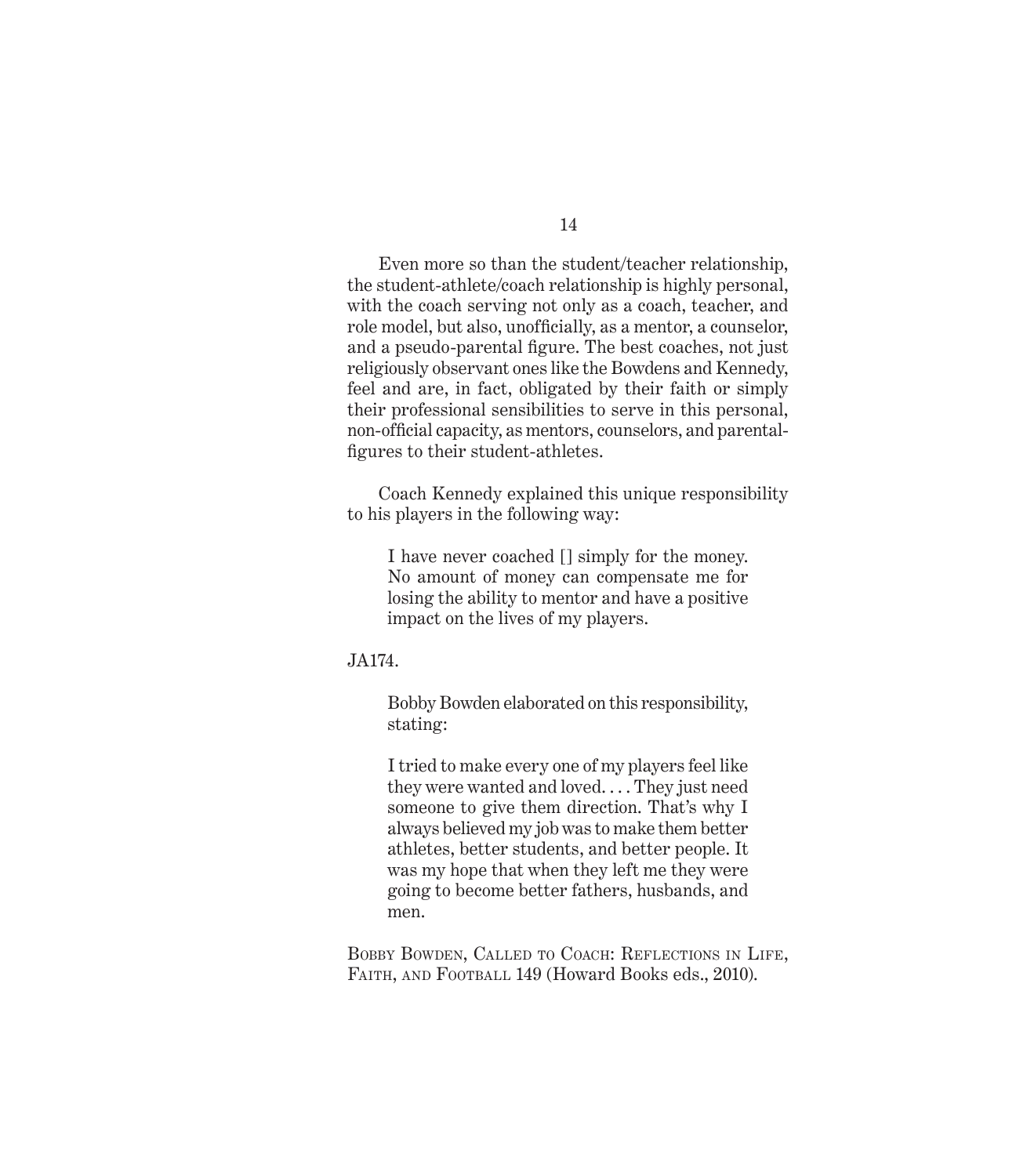Tommy Bowden has echoed his father's sentiments:

Football isn't the only thing a coach teaches. He teaches life. He makes men. It may sound insincere to say, but that doesn't mean it's not true.

…

I felt as though part of my assignment in being a head coach was to train my players in becoming spiritually responsible, which I thought would develop not only their life skills but also their playing skills. It was part of my winning strategy. I expected it to pay off not only in their future but on the scoreboard in the fall.

Tommy Bowden, Winning Character: A Proven Game PLAN FOR SUCCESS 130 (B&H Publishing Group, 20120).

Just as the Bowdens did, Coach Kennedy believes his role goes beyond the "coach" and "role model" contemplated by his job description. He, like Coach Bowden, seeks to be active in his student-athletes' lives, to be the person they can count on to help with their problems on and off the field, and to be the person they rely on for guidance when they cannot go to, or do not have, a parent at home. Simply put, no coach can or should be excluded from these roles simply because he or she does not hide the fact that he or she is a person of faith.

 The importance of the coach's role in guiding the life of a student-athlete, although not directly addressed by this Court's precedent, finds support in several of this Court's opinions addressing the focus of public education.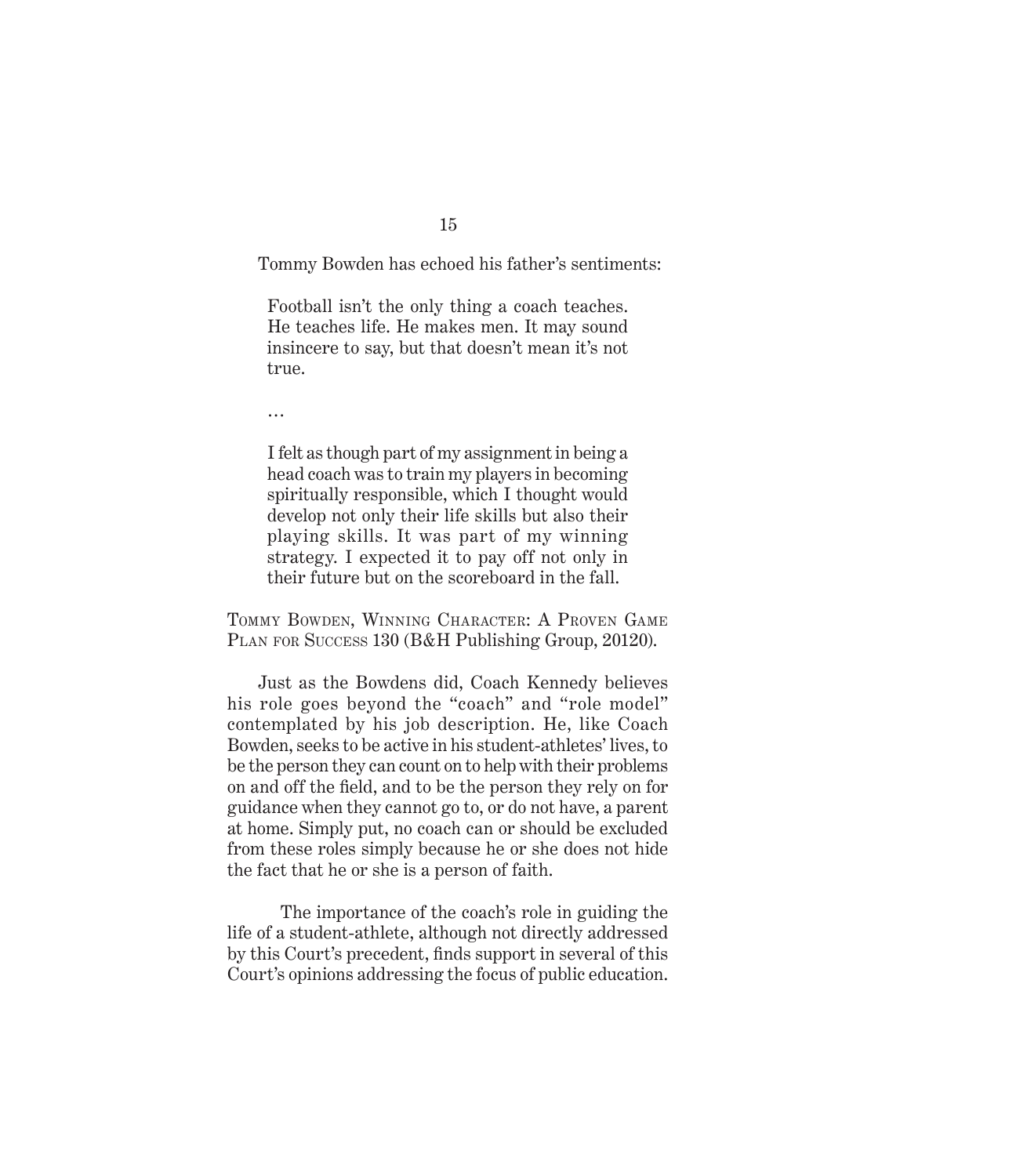As the Court has written, "[t]he process of educating our youth for citizenship in public schools is not confined to books, the curriculum, and the civics class; schools must teach by example the shared values of a civilized social order. Consciously or otherwise, teachers—and indeed the older students—demonstrate the appropriate form of civil discourse and political expression by their conduct and deportment in and out of class. Inescapably, like parents, they are role models." *Fraser,* 478 U.S. at 683.

The *Tinker* Court held that this principle is not only applicable to the classroom, but also to "the playing field." 393 U.S. at 512. And, although the context in *Tinker* was a student's freedom of expression, the same freedoms apply to a student-athlete learning important life lessons from his or her coach. Coaches are in a unique position to impart these important life lessons to student-athletes in their charge, and thus in a unique position to provide and, indeed, encourage "a robust exchange of ideas." *Id*.

Here, it is undisputed that Coach Kennedy did not mandate (or actively encourage) participation in his silent prayer. It is, therefore, particularly apt to consider the message Coach Kennedy's actions actually conveyed to the student-athletes he coached, that: coaches are people too, and "the people" have rights protected by the First Amendment. *See* Pet'r's Br. 27. In other words, the main point imparted to the student-athlete was not religious, but an important life lesson that one must have the character to stand up for who you are and what you believe.

By taking a knee, Coach Kennedy took a stand. And, that is, without question, a message Coach Kennedy was entitled to convey. At bottom, if, as the District suggests,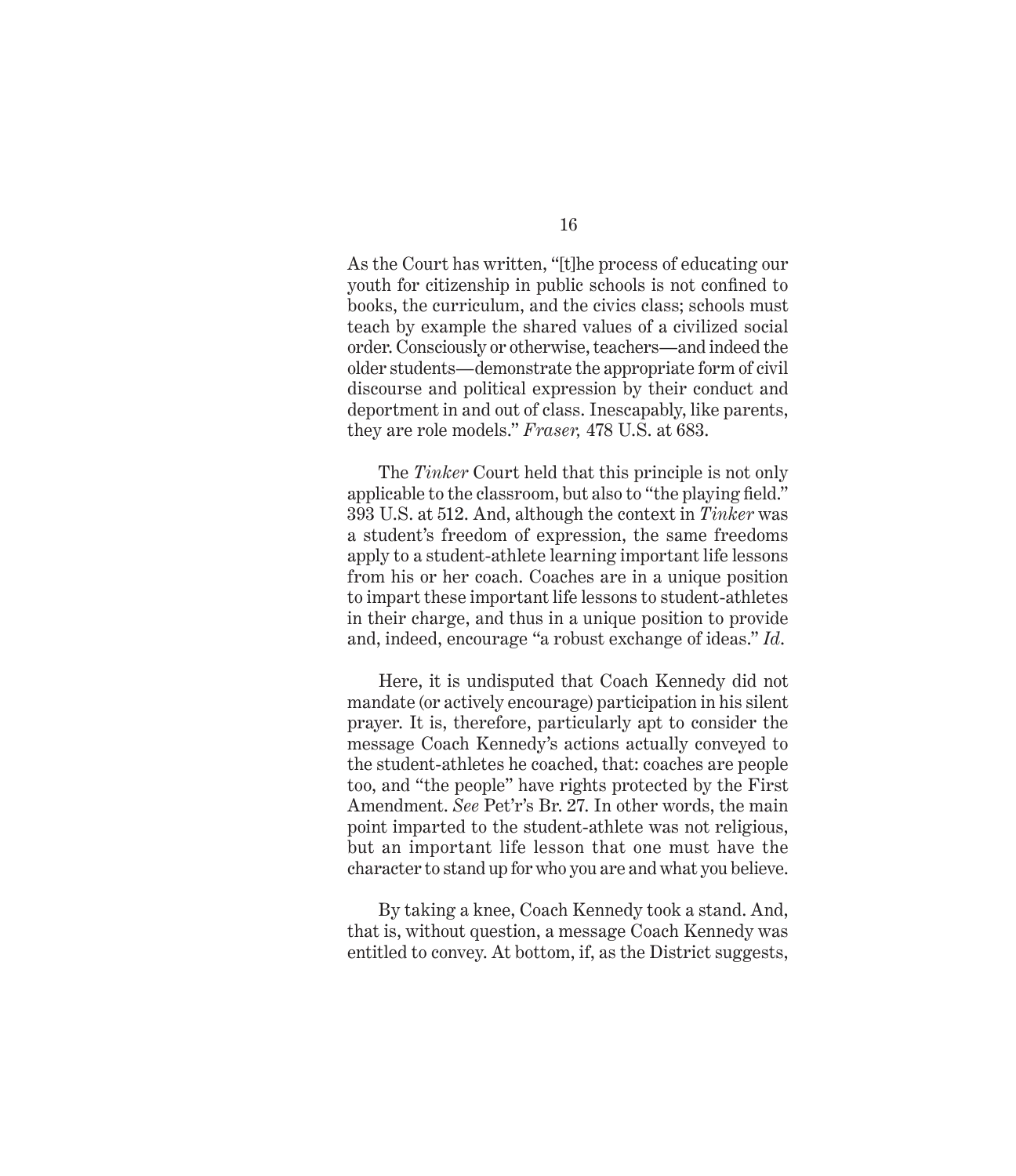all such personal expression by a coach in the presence of his or her students-athletes belongs to the school simply because the coach is a role model, then there is nothing left of the First Amendment rights of coaches.

### **III. NO REASONABLE OBSERVER COULD HAVE INTERPRETED COACH KENNEDY'S SILENT PRAYER AS STATE/DISTRICT ENDORSEMENT OF RELIGION.**

This Court has long held that "the reasonable observer in the endorsement inquiry must be deemed aware of the history and context underlying" challenged conduct. *Zelman v. Simmons-Harris*, 536 U.S. 639, 655 (2002). Indeed, "[t]he proposition that schools do not endorse everything they fail to censor is not complicated." *Mergens*, 496 U.S. at 250. And yet, the Circuit Court's opinion holds just the opposite: that schools endorse everything said or done by a coach while in the presence of students, regardless of context.

But, a reasonable observer, aware of the history and context underlying Coach Kennedy's silent 15–30 second post-game midfield prayer, would know that Coach Kennedy's message is non-sectarian, mostly addressed to competition, comradery, community, and citizenship, and explicitly not endorsed by the District as religious expression. In the context of student religious speech, this Court has noted that "[w]e think that secondary school students are mature enough to understand that a school does not endorse or support student speech that it merely permits on a nondiscriminatory basis." *Mergens*, 496 U.S. at 250.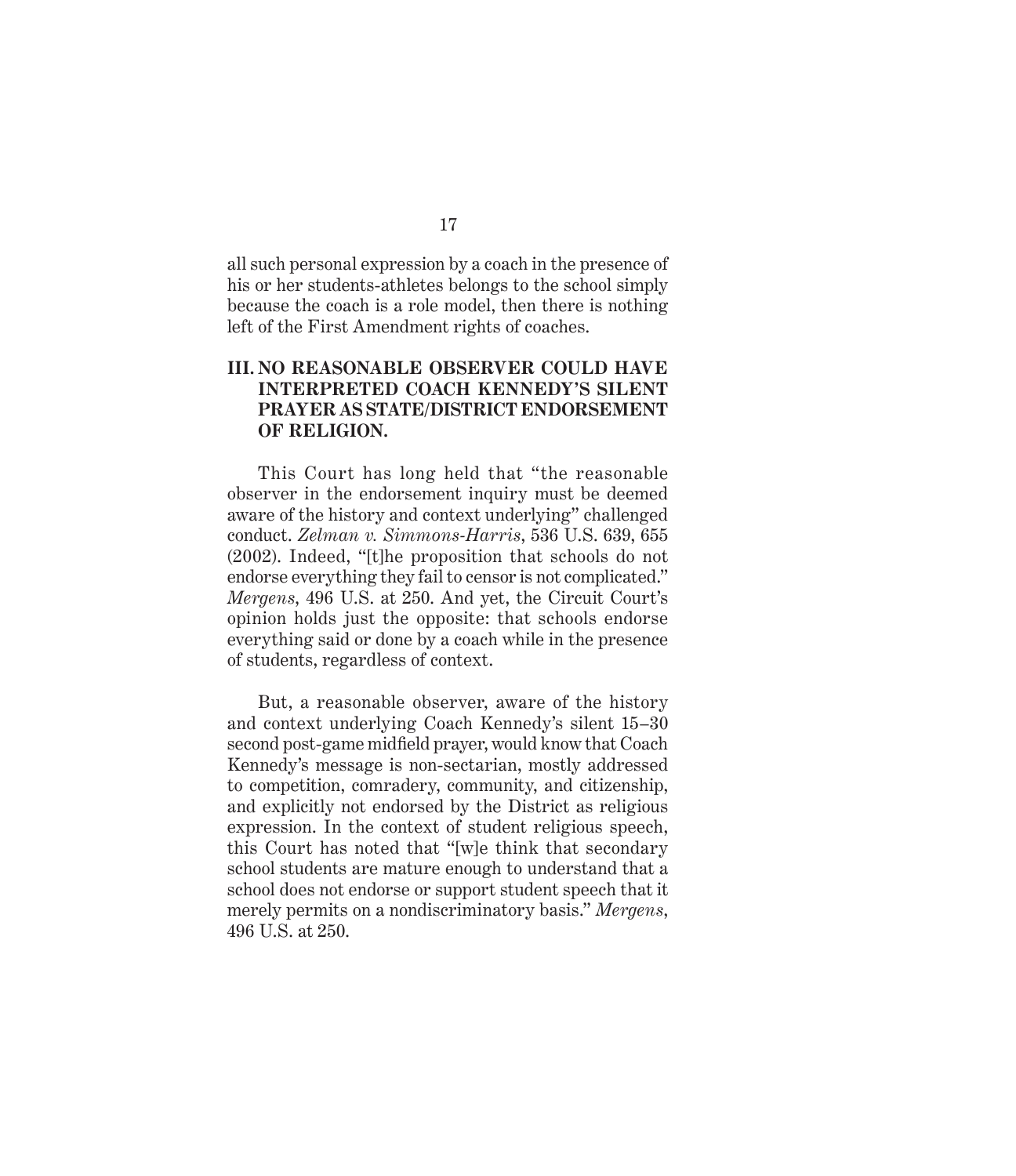It is hard to fathom why this same reasoning would not be equally applicable to an assistant football coach's private, 15–30 second, silent, non-sectarian prayer. Indeed, numerous courts have found limited personal religious expressions by school employees not to offend the Establishment Clause because no reasonable observer could determine that such were state-sponsored actions. *E.g., Warnock*, 380 F.3d at 1082 (framed psalm on the wall of a teacher's office "is clearly personal and does not convey the impression that the government is endorsing it"); *Draper v. Logan Cnty. Pub. Library*, 403 F. Supp. 2d 608, 621 (W.D. Ky. 2005) ("permitting public library employee to have "unobtrusive displays of religious adherence . . . could not be interpreted by a reasonable observer as governmental endorsement of religion"); *Nichol,* 268 F. Supp. 2d at 554 ("Given the inconspicuous nature of plaintiff's expression of her religious beliefs by wearing a small cross on a necklace, and the fact that other jewelry with secular messages or no messages is permitted to be worn at school, it is extremely unlikely that even elementary students would perceive Penns Manor or ARIN to be *endorsing* her otherwise unvoiced Christian viewpoint, and defendants certainly presented no evidence to support such a perception. Merely employing an individual, such as plaintiff, who unobtrusively displays her religious adherence is not tantamount to government endorsement of that religion, absent any evidence of endorsement or coercion"); *Freshwater v. Mt. Vernon City Sch. Dist. Bd. of Ed.*, 1 N.E. 3d 335, 354 (Ohio 2013) ("The district does not convey a message that it endorses or promotes Christianity by simply allowing Freshwater to keep a personal Bible on his desk").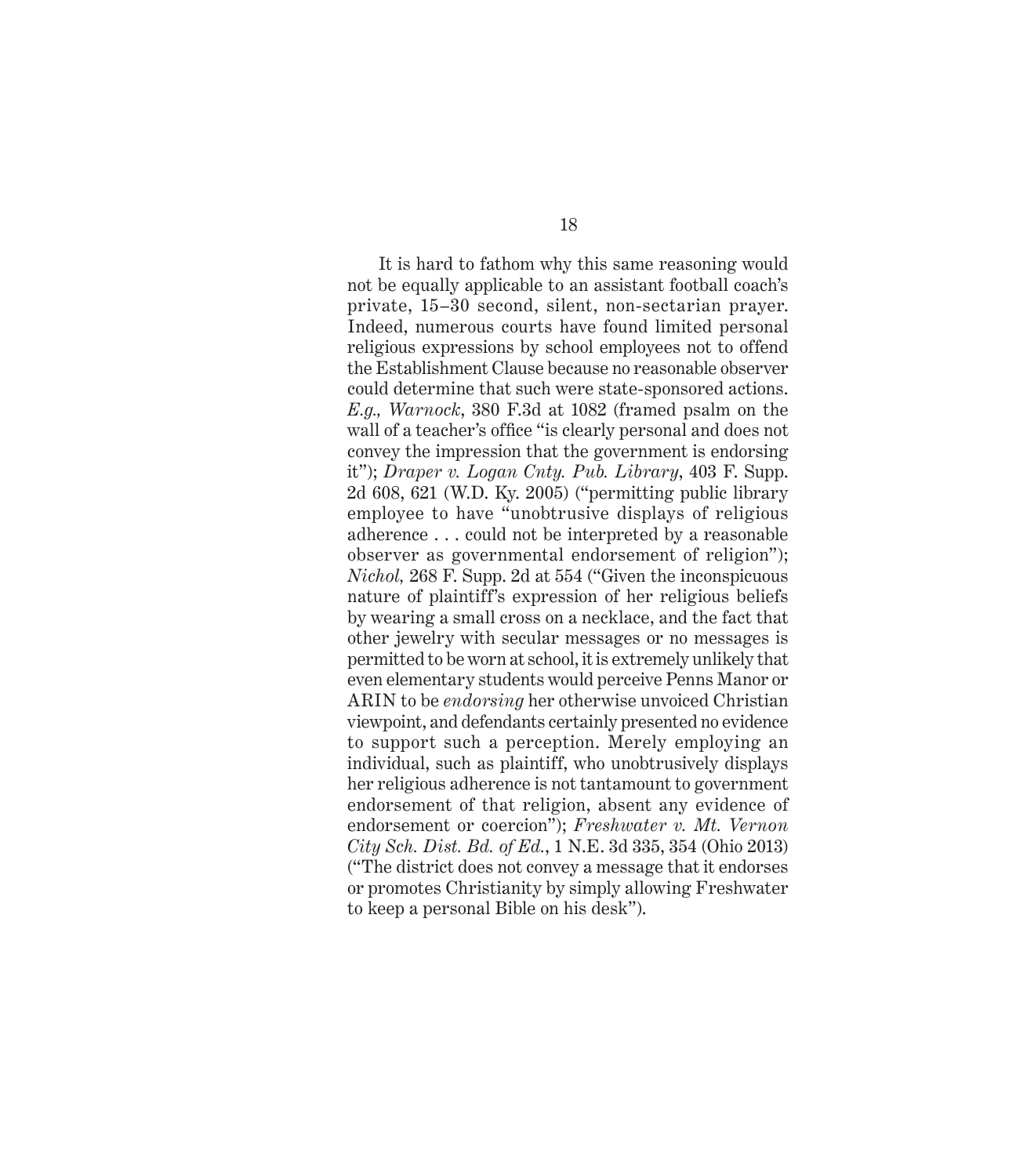This conclusion is all the more apparent in this context because there are many post-game rituals, practices, and activities involved in high school football games. For example, coaches and players will ordinarily shake hands with the opposing coaches and players, greet their families, and interact with their respective school communities. Although these are typically non-religious activities, the point is that the post-game high school football field is, as the District itself recognizes, a public space filled with activity, but none of which would a reasonable observer find the school to have endorsed.<sup>3</sup>

Any objective observer familiar with the full history and context of Coach Kennedy's activities, would view Coach Kennedy's actions as one aspect of the broader post-game rituals and not as the District's endorsement of Christianity. *Cf. Lynch v. Donnelly*, 465 U.S. 668, 692–93 (1984) (O'Connor, J., concurring) (observer would not find city's holiday religious display to be promoting religion given the context of a public holiday with "very strong secular components and traditions"). In fact, the District's policies on religious expression have the opposite of their stated intended effect. A reasonable observer, familiar with the history and context of Coach Kennedy's activities, and the District's corresponding positions, would likely conclude that the District is hostile toward religion.

<sup>3.</sup> Does a coach kissing his spouse amount to State endorsement of marriage or of that coach's sexuality? Of course not. No reasonable observer could possibly come to such a conclusion, just as no reasonable observer could determine that the State endorses Christianity simply by permitting an assistant football coach's silent, post-game prayer.